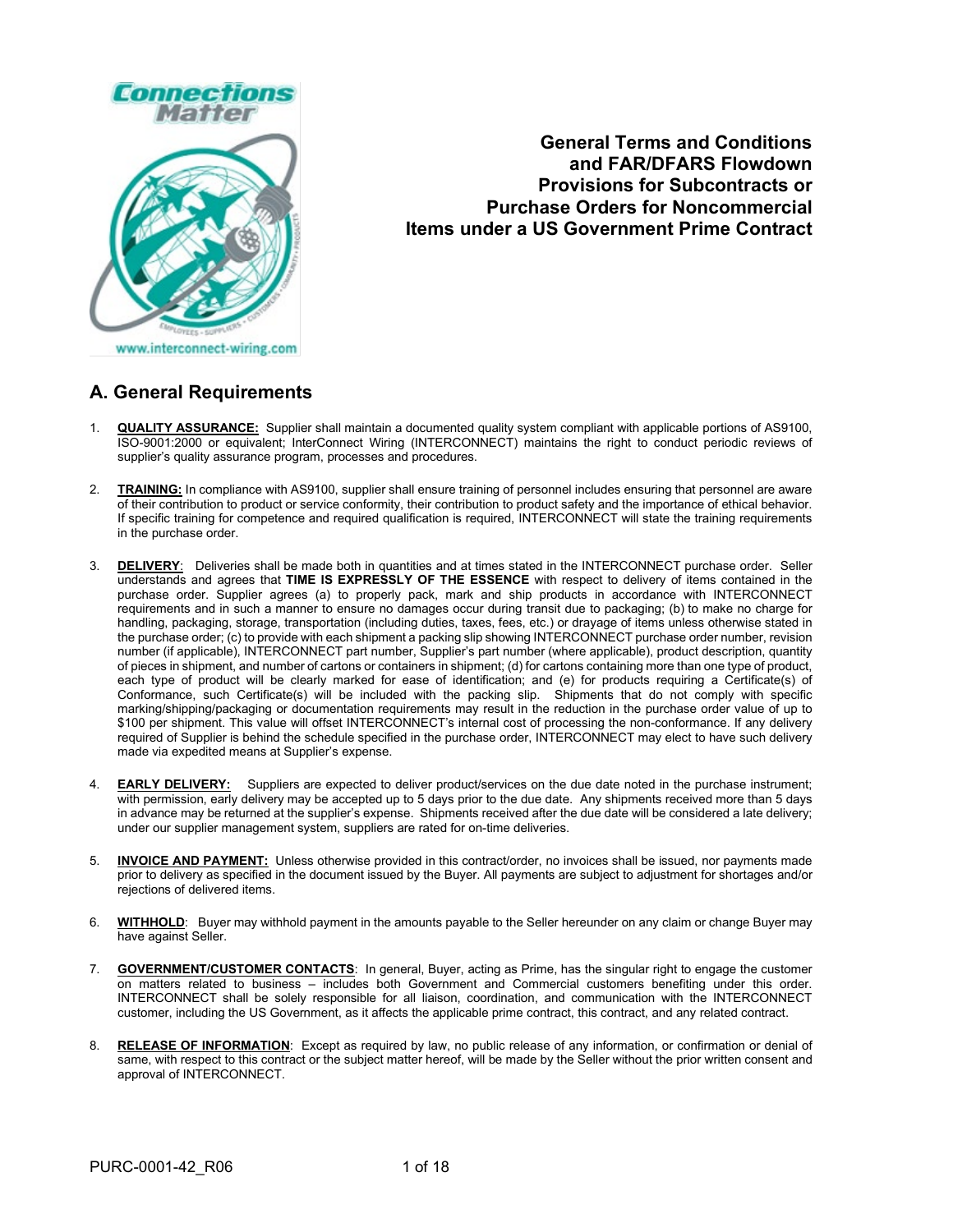- 9. **ORDER OF PRECEDENCE:** Any inconsistency in this subcontract/order shall be resolved by giving precedence in the following descending order: (a) the schedule, (b) the general provisions, (c) other documents, exhibits, and attachments to the schedule, and (d) specifications/statement of work.
- 10. **MATERIALS**: All materials supplied shall be configured to the latest applicable revision unless explicitly noted otherwise. If the purchase order line item references a revision that has been superseded, the supplier shall notify the INTERCONNECT buyer prior to accepting the purchase order to ensure the correct revision is supplied. The work delivered hereunder shall consist of new materials, as defined by FAR 52.211-5 (not used, reconditioned, remanufactured, or of such age as to impair usefulness or safety).
- **11. PACKING AND SHIPMENT:** (a) Unless otherwise specified, all work is to be packed in accordance with good commercial practice to prevent damage and deterioriation during shipping, handling, and storage. (b) A complete packing list shall be enclosed with all shipments. Seller shall mark containers or packages with necessary lifting, loading, and shipping information, including the INTERCONNECT contract number, item number, dates of shipment, and the names and addresses of consignor and consignee. Bills of lading shall include this contract number. (c) For work shipped within the United States, unless otherwise spedified, delivery shall be FOB Destination.
- 12. **REJECTION:** Buyer shall notify Seller if any items/services delivered hereunder are rejected and at Buyer's election and Seller expense, replacement items shall be procured. No replacement of defective items shall be made by Seller unless agreed to in writing by Buyer.
- 13. **CHANGES**: Buyer may at any time by written notice make changes within the general scope of this contract action, to drawings, specifications, shipping instructions, quantities, and delivery schedule. Should any such change increase or decrease the cost, or the time required for performance of the order, an equitable adjustment by Seller must be made within thirty days from the date of the change ordered or within such additional period of time as may be agreed upon.
- 14. **DESIGN AND DEVELOPMENT**: INTERCONNECT shall communicate its requirements for design and development control in the purchase order.
- 15. **QUALITY CONTROL OF SUB-TIER SUPPLIERS**: Supplier shall assure control of quality at all points necessary to conform to this PO's requirements, whether performed by Supplier or by Supplier's sub-tiers. Supplier shall flow down to its sub-tiers any and all applicable sections or subsections of these Terms and Conditions and shall ensure such portions are inserted in all subcontracts or Purchase Orders at every tier.
- 16. **LIQUIDATED DAMAGES:** In the event Seller fails to make delivery of an item in accordance with a Purchase Order delivery schedule(s), INTERCONNECT shall be entitled to receive compensation from seller in the form of liquidated damages and not as a penalty, and the Seller may be assessed such damages. The amount of such liquidated damages shall be equivalent to 0.5% of the value of the INTERCONNECT END ITEM for which this purchase is made for each calendar day of the delayed item. Such liquidated damages shall begin on the first day after the delivery date specified herein has passed. Seller shall be entitled to a grace period of seven (7) calendar days for delivery of the item past the delivery date specified herein, during which period no liquidated damaged will be assessed. If the item is not delivered before the grace period ends, then liquidated damages will be assessed on a retroactive basis as though there was no grace period. Liquidated damages will be limited to a maximum of 10% of the unit price of the INTERCONNECT END ITEM for which the Seller's item is purchased.
- 17. **TERMINATIONS:** (a) Buyer may by written notice of default to Seller, terminate the whole or any part of this order in any one of the following circumstances: (i) Seller fails to make delivery of the items within the time specified herein or any extension thereof, or if (ii) Seller fails to perform any of the provisions of this order or fails to make progress as to endanger performance of this order in accordance with its terms and in either of these circumstances does not cure such failure within a period of 10 calendar days (or longer period as authorized by the Buyer) after receipt of notice from the Buyer specifying such failure; or (iii) Seller becomes insolvent or the subject of proceedings under any law relating to bankruptcy or the relief of debtors or admits in writing its inability to pay its debts as they become due; or (iv) Seller fails to provide Buyer, within a reasonable time after demand by Buyer, written assurance of due performance by Seller. (b) If this order is so terminated, Buyer may procure or otherwise obtain, upon such exceptions set forth below shall be liable to the Buyer for any excess costs or similar supplies or services along with additional administrative costs tied to the re-procurement actions. (c) Seller shall continue performance of this order to the extent not terminated. Buyer shall have no obligations to Seller in respect to the terminated part of the order except as herein provided. Buyers' rights as set forth herein shall be in addition to the Buyer's other rights in case of Seller's default, whether set forth in the order of not. Buyer may terminate the Seller "for convenience" at any time; however, the Seller is entitled to submit a request for equitable adjustment on all work/costs to date.
- 18. **GOVERNING LAW:** The contract/order incorporating these terms and conditions and the performance of the parties hereunder shall be construed in accordance with and governed by the laws of the state of Texas.
- 19. **SUBCONTRACTING OR ASSIGNING**: Neither this contract nor the obligation of the Seller hereunder shall be subcontracted, assigned, or delegated by operation of law, or otherwise without Buyer's written consent.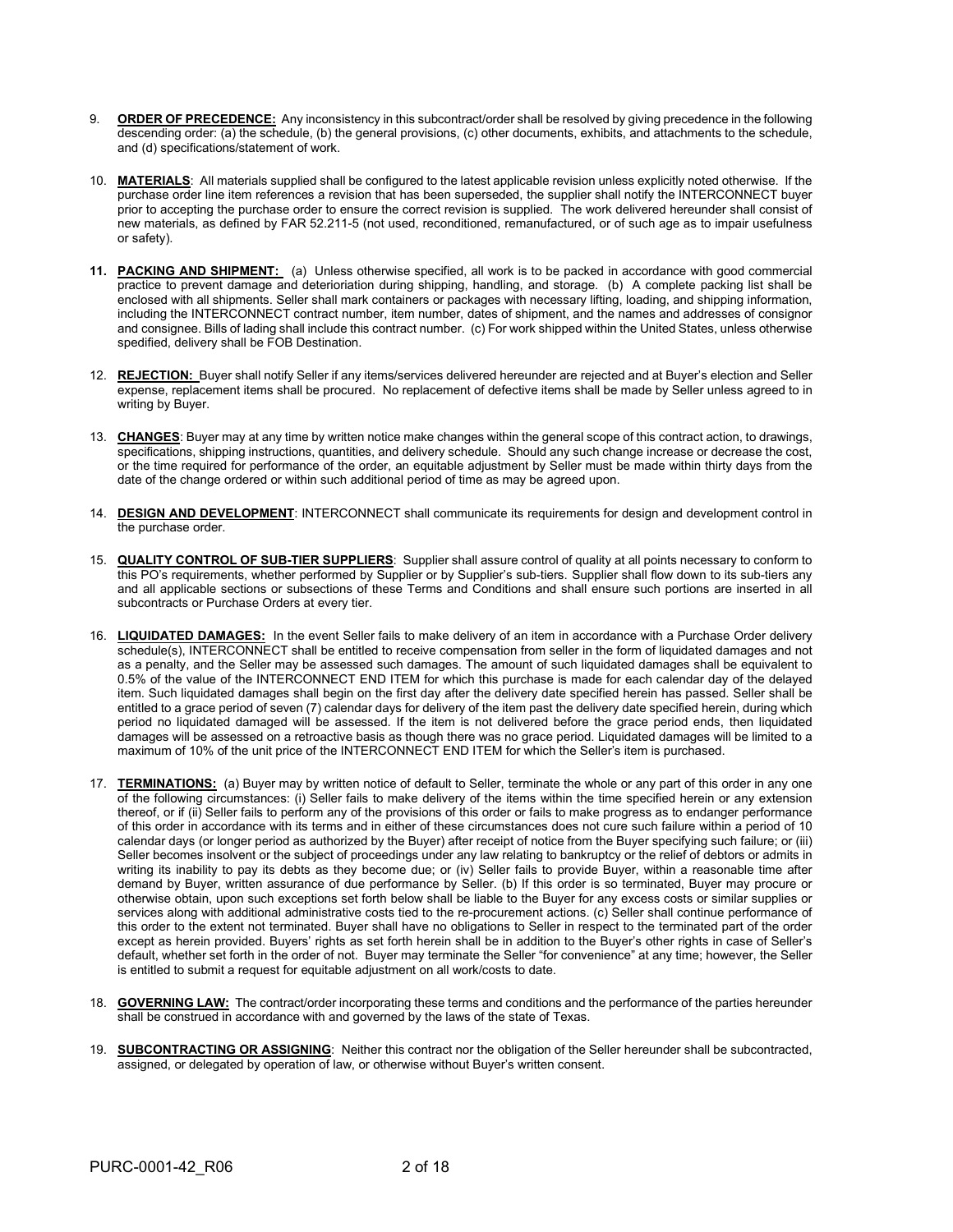- 20. **TAXES**: Seller's prices/quotes shall separately note all applicable taxes.
- 21. **PRICE WARRANTY**: The Seller warrants that the prices of the items set forth herein do not exceed those charged by the Seller to any other customer purchasing the same items in like quantities.
- 22. **VARIATIONS IN QUANTITY**: Unless written pre-approval is received from the Buyer, no variations in quantities are authorized.
- 23. **INDEMNIFICATION**: The Seller shall indemnify INTERCONNECT against all liability that may result from any claim, action, or suit by any person, based on any alleged injury to or death of any person, based on the alleged injury to or death of any person or damage to or loss of any property that may occur or that may be alleged to have been caused by the Seller in the course of performance of this contract by the Seller. The Seller shall pay all charges of attorneys in connection therewith and, if any judgment shall be rendered against INTERCONNECT in any such action or actions; the Seller shall satisfy and discharge the same without cost or expense to INTERCONNECT. However, this indemnity shall not apply to claims, actions, or suits resulting from INTERCONNECT negligence. INTERCONNECT shall indemnify the Seller against all liability that may result from any claim, action, or suit by any person, based on any alleged injury to or death of any person, based on any alleged injury or death of any person or damage to or loss of any property that may occur of that may be alleged to have been caused by INTERCONNECT in the course of the performance of this contract. INTERCONNECT shall pay all charges of attorneys in connection therewith and, if any judgment shall be rendered against the Seller in any such action or actions, INTERCONNECT shall satisfy and discharge the same without cost or expense to the Seller.
- 24. **INTELLECTUAL PROPERTY INFRINGEMENT**: Seller warrants that the Work performed and delivered under this contract will not infringe or otherwise violate the intellectual property rights of any third party in the United States or any foreign country. Seller agrees to defend, indemnify, and hold harmless INTERCONNECT and its customers from and against any claims, damages, losses, costs, and expenses, including reasonable attorney's fees, arising out of any action by a third party that is based on a claim that the Work performed or delivered under this contract infringes or otherwise violates the intellectual property rights of any person or entity.
- 25. **NOTIFICATION OF DEBARMENT/SUSPENSION STATUS**: Seller shall provide immediate notice to Buyer in the event of being debarred, suspended, or proposed for debarment by any Federal Agency during performance of this contract/order.
- 26. **CONTRACT DIRECTION**: Only the INTERCONNECT procurement/purchasing representative has the authority to amend this contract; such amendments must be in writing. INTERCONNECT engineering and technical personnel may render assistance or give technical "advice" or discuss or affect an exchange of information with Seller's personnel concerning the work hereunder. Such actions shall not be deemed to be a "change" under the Changes clause of this contract (FAR 52.243-1) and shall not be the basis for any equitable adjustment. Except as otherwise provided herein, all notices to be furnished by the Seller shall be sent to the INTERCONNECT procurement representative.

#### 27. **FAR and DFARS Clauses and Provisions**

*For all FAR and DFARS references, the terms "Government Contracting Officer", "Contracting Officer", and "Government" mean INTERCONNECT Buyer and Buyer's Authorized Procurement Representative*

| <b>FAR Clause</b> | <b>FAR Clause Title</b>                                                                              |
|-------------------|------------------------------------------------------------------------------------------------------|
| 52.201-9          | Personal Identify Verification of Contractor Personnel                                               |
| 52.202-1          | Definitions                                                                                          |
| 52.203-10         | Price or Fee Adjustment for Illegal or Improper Activity                                             |
| 52.203-11         | Certification and Disclosure Regarding Payments to Influence Certain Federal Transactions            |
| 52.203-12         | Limitation on Payments to Influence Certain Federal Transactions                                     |
| 52.203-13         | Contractor Code of Business Ethics and Conduct                                                       |
| 52.203-14         | Display of Hotline Posters                                                                           |
| 52.203-15         | Whistleblower Protections Under the American Recovery and Reinvestment Act of 2009                   |
| 52.203-16         | Preventing Personal Conflicts of Interest                                                            |
| 52.203-17         | Contractor Employee Whistleblower Rights and Requirement to Inform Employees of Whistleblower Rights |
| 52.203-2          | Certificate of Independent Price Determination                                                       |
| 52.203-3          | Gratuities                                                                                           |

FAR Clauses & Provisions – latest version is applicable to all Contracts/Purchase Orders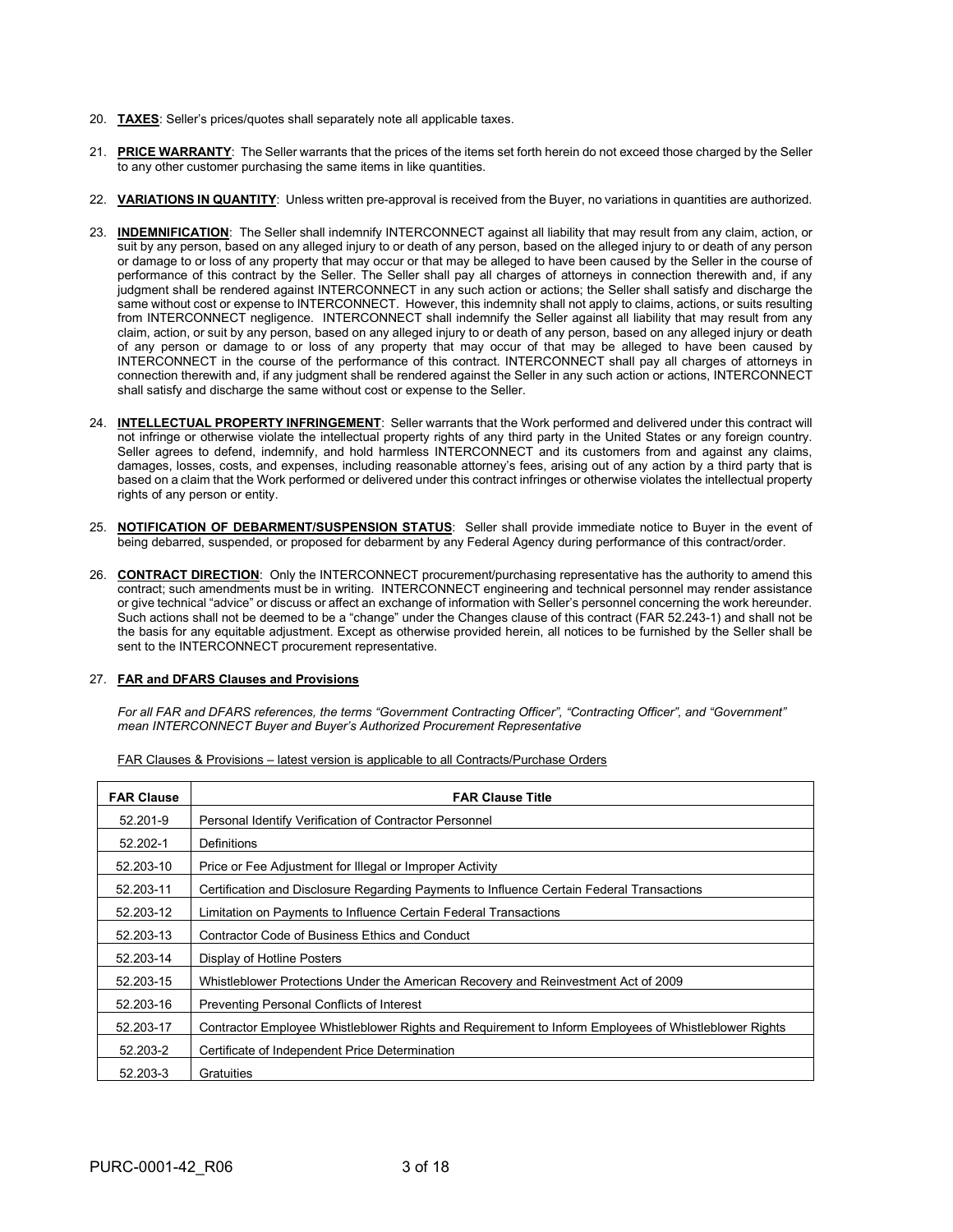| 52.203-5          | <b>Covenant Against Contingent Fees</b>                                                                                                   |
|-------------------|-------------------------------------------------------------------------------------------------------------------------------------------|
| 52.203-6          | Restrictions on Subcontractor Sales to the Government                                                                                     |
| 52.203-7          | Anti-Kickback Procedures                                                                                                                  |
| 52.203-8          | Cancellation, Rescission, and Recovery of Funds for Illegal or Improper Activity                                                          |
| 52.204-10         | Reporting Executive Compensation and First-Tier Subcontract Awards                                                                        |
| 52.204-11         | American recovery and Reinvestment Act - Reporting Requirements                                                                           |
| 52.204-14         | <b>Service Contract Reporting Requirements</b>                                                                                            |
| 52.204-15         | Service Contract Reporting Requirements for Indefinite Delivery Contracts                                                                 |
| <b>FAR Clause</b> | <b>FAR Clause Title</b>                                                                                                                   |
| 52.204-2          | <b>Security Requirements</b>                                                                                                              |
| 52.204-5          | Women-Owned Business (Other Than Small Business)                                                                                          |
| 52.204-6          | <b>DUNS Number</b>                                                                                                                        |
| 52.204-9          | Personal Identify Verification of Contractor Personnel                                                                                    |
| 52.207-4          | Economic Purchase Quantity - Supplies                                                                                                     |
| 52.207-7          | Anti-Kickback Procedures                                                                                                                  |
| 52.208-8          | Required Sources for Helium and Helium Usage Data                                                                                         |
| 52.209-5          | Certification Regarding Debarment, Suspension, proposed Debarment, and Other Responsibility Matters                                       |
| 52.209-6          | Protecting the Government's Interest When Subcontracting with Contractors Debarred, Suspended, or<br>Proposed for Debarment               |
| 52.211-14         | Notice of Priority Rating for National Defense Use                                                                                        |
| 52.211-15         | Defense Priority and Allocation Requirements                                                                                              |
| 52.211-5          | <b>Material Requirements</b>                                                                                                              |
| 52.211-7          | Alternatives to Government – Unique Standards                                                                                             |
| 52.212-5          | Contract Terms and Conditions Required to Implement Statutes and Executive Orders                                                         |
| 52.213-4          | Terms and Conditions - Simplified Acquisitions                                                                                            |
| 52.214-26         | Audit and Records - Sealed Bidding                                                                                                        |
| 52.214-27         | Price Reduction for Defective Cost or Pricing Data - Modifications - Sealed Bidding                                                       |
| 52.214-28         | Subcontractor Cost or Pricing Data - Modifications - Sealed Bidding                                                                       |
| 52.215-10         | Price Reduction for Defective Cost or Pricing Data                                                                                        |
| 52.215-11         | Price Reduction for Defective Cost or Pricing Data - Modifications                                                                        |
| 52.215-12         | Subcontractor Cost or Pricing Data                                                                                                        |
| 52.215-13         | Subcontractor Cost or Pricing Data - Modifications                                                                                        |
| 52.215-14         | Integrity of Unit Prices                                                                                                                  |
| 52.215-15         | Pension Adjustments and Asset Reversions                                                                                                  |
| 52.215-16         | Facilities Capital Cost of Money                                                                                                          |
| 52.215-17         | Waiver of Facilities Capital Cost of Money                                                                                                |
| 52.215-18         | Reversion or Adjustment of Plans for Postretirement benefits (PRB) Other than Pensions                                                    |
| 52.215-19         | Notification of Ownership Changes                                                                                                         |
| 52.215-2          | Audit and Records - Negotiation<br>Audit and Records - Negotiation ALT I (include if subject to American Recovery and Reinvestment Act of |
| 52.215-2          | 2009                                                                                                                                      |
| 52.215-20         | Requirements for Cost or Pricing Data or Information Other Than Cost or Pricing Data                                                      |
| 52.215-21         | Requirements for Cost or Pricing Data or Information Other than Cost or Pricing Data - Modifications                                      |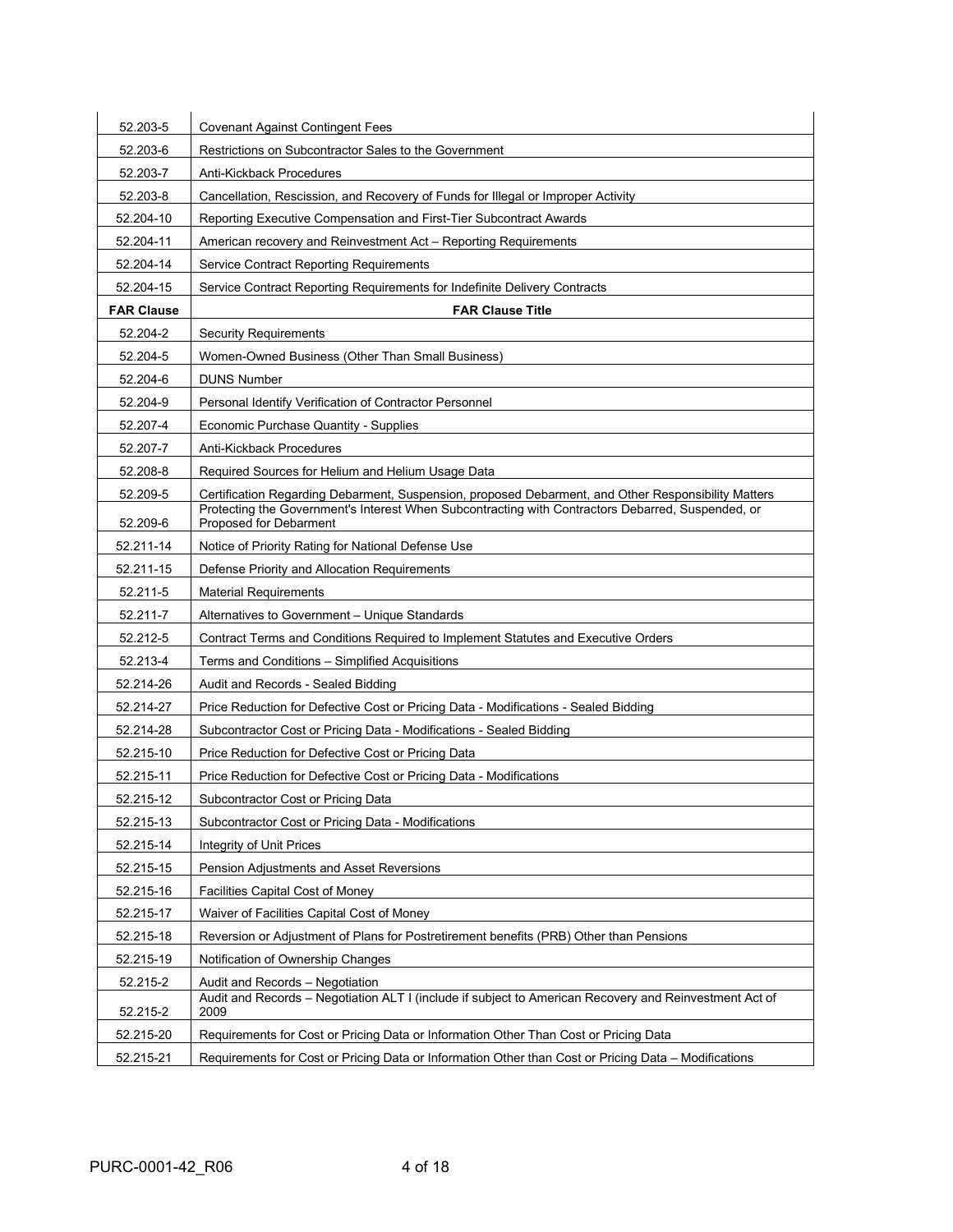| 52.215-22         | Limitations on Pass-Through Charges - Identification of Subcontract Effort                                |
|-------------------|-----------------------------------------------------------------------------------------------------------|
| 52.215-23         | Limitations on Pass-Through Charges (Oct 2009) (This clause applies                                       |
| 52.215-6          | Place of Performance                                                                                      |
| 52.215-9          | Changes or Additions to Make-Or-Buy Program                                                               |
| 52.216-10         | Incentive Fee - applicable if this is a cost plus incentive fee order                                     |
| 52.216-11         | Cost Contract - No Fee - applicable if this is a cost no fee order                                        |
| 52.216-12         | Cost Sharing Contract - No Fee - applicable if this is a cost sharing, no fee order                       |
| 52.216-25         | <b>Contract Defeminization</b>                                                                            |
| <b>FAR Clause</b> | <b>FAR Clause Title</b>                                                                                   |
| 52.216-7          | Allowable Cost and Payment                                                                                |
| 52.216-8          | Fixed Fee - applicable if this is a cost-plus fixed fee order                                             |
| 52.219-1          | Small Business Program Representations                                                                    |
| 52.219-10         | Incentive Subcontracting Program                                                                          |
| 52.219-16         | Liquidated Damages - Subcontracting Plan                                                                  |
| 52.219-22         | Small Disadvantaged Business Status                                                                       |
| 52.219-25         | Small Disadvantaged Business Participation Program - Disadvantaged Status and Reporting                   |
| 52.219-26         | Small Disadvantaged Business Participation program - Incentive Subcontracting                             |
| 52.219-28         | Post -Award Small Business Program Representation                                                         |
| 52.219-8          | Utilization of Small Business Concerns                                                                    |
| 52.219-9          | Small Business Subcontracting Plan                                                                        |
| 52.222-1          | Notice to the Government of Labor Disputes                                                                |
| 52.222-11         | Subcontracts Labor Standards                                                                              |
| 52.222-17         | Non-displacement of Qualified Workers (Service Contracts)                                                 |
| 52.222-18         | Certification Regarding Knowledge of Child Labor for Listed End Products                                  |
| 52.222-19         | Child Labor - Cooperation with Authorities and Remedies                                                   |
| 52.222-2          | <b>Payment for Overtime Premiums</b>                                                                      |
| 52.222-20         | Walsh-Healey Public Contracts Act                                                                         |
| 52.222-21         | Prohibition of Segregated Facilities                                                                      |
| 52.222-22         | Previous Contracts and Compliance Reports                                                                 |
| 52.222-24         | Pre-award On-Site Equal Opportunity Compliance Evaluation                                                 |
| 52.222-25         | <b>Affirmative Action Compliance</b>                                                                      |
| 52.222-26         | <b>Equal Opportunity</b>                                                                                  |
| 52.222-27         | Affirmative Action Compliance Requirements for Construction                                               |
| 52.222-29         | Notification of Visa Denial                                                                               |
| 52.222-3          | Convict Labor                                                                                             |
| 52.222-33         | Notice of Requirement for Project Labor Agreement                                                         |
| 52.222-34         | <b>Project Labor Agreements</b>                                                                           |
| 52.222-35         | Equal Opportunity for Special Disabled Veterans, Veterans of the Vietnam Era, and Other Eligible Veterans |
| 52.222-36         | Affirmative Action for Workers with Disabilities                                                          |
| 52.222-37         | Employment Reports on Special Disabled Veterans, Veterans of the Vietnam Era and Other Eligible Veterans  |
| 52.222-38         | Compliance with Veterans' Employment Reporting Requirements                                               |
| 52.222-39         | Notification of Employee Rights Concerning Payment of Union Dues or Fees                                  |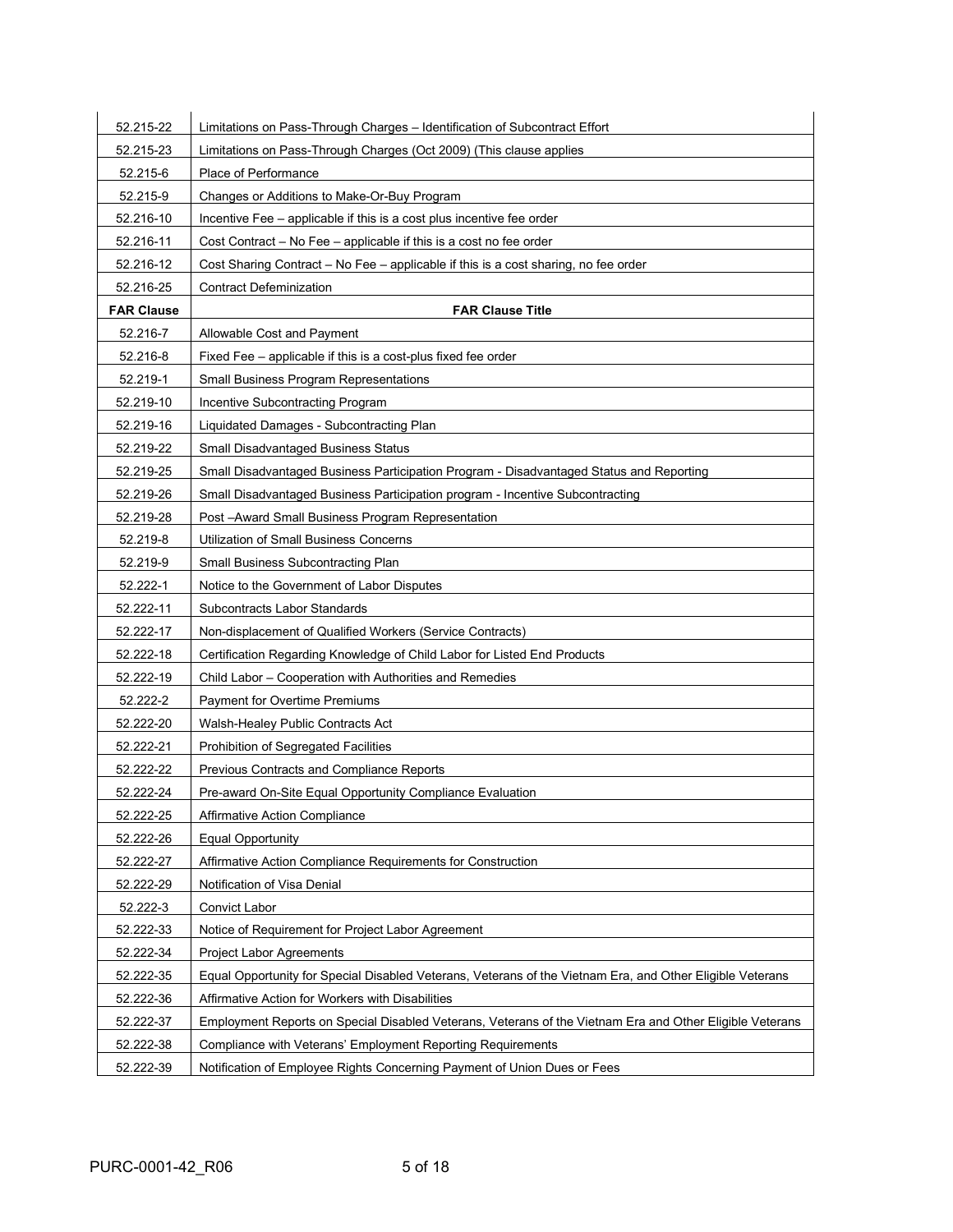| 52.222-4          | Contract Work Hours and Safety Standards Act - Overtime Compensation                                                                    |
|-------------------|-----------------------------------------------------------------------------------------------------------------------------------------|
| 52.222-40         | Notification of Employee Rights Under Federal Labor Laws                                                                                |
| 52.222-41         | Service Contract Act of 1965, As Amended                                                                                                |
| 52.222-43         | Fair Labor Standards Act and Service Contract Act -- Price Adjustment (Multiple Year and Option Contracts)                              |
| 52.222-44         | Fair Labor Standards Act and Service Contract Act -- Price Adjustment                                                                   |
| 52.222-50         | <b>Combating Trafficking in Persons</b>                                                                                                 |
| 52.222-51         | Exemption from Application of the Service Contact Act to Contracts for Maintenance, Calibration, or Repair of<br>Certain Equipment      |
| 52.222-53         | Exemption from Application of the Service Contract Act to Contracts for Certain Services                                                |
| <b>FAR Clause</b> | <b>FAR Clause Title</b>                                                                                                                 |
| 52.222-54         | <b>Employment Eligibility Verification</b>                                                                                              |
| 52.223-1          | <b>Bio-based Product Certification</b>                                                                                                  |
| 52.223-11         | <b>Ozone-Depleting Substances</b>                                                                                                       |
| 52.223-13         | Certification of Toxic Chemical Release Reporting                                                                                       |
| 52.223-14         | <b>Toxic Chemical Release Reporting</b>                                                                                                 |
| 52.223-15         | Energy Efficiency in Energy-Consuming Products                                                                                          |
| 52.223-16         | IEEE 1680 Standard for the Environmental Assessment of personal Computer Products                                                       |
| 52.223-18         | Contractor Policy to Ban Text Messaging While Driving                                                                                   |
| 52.223-2          | Affirmative Procurement of Bio-based Products Under Service and Construction Contracts                                                  |
| 52.223-3          | Hazardous Material Identification and Material Safety Data                                                                              |
| 52.223-4          | Recovered Material Certification                                                                                                        |
| 52.223-5          | Pollution Prevention and Right-To-Know Information                                                                                      |
| 52.223-6          | Drug-Free Workplace                                                                                                                     |
| 52.223-7          | Notice of Radioactive Materials                                                                                                         |
| 52.223-9          | Estimate of Percentage of Recovered Material Content for EPA-Designated Items                                                           |
| 52.224-2          | Privacy Act                                                                                                                             |
| 52.225-1          | Buy American Act - Supplies                                                                                                             |
| 52.225-10         | Notice of Buy American Act / Balance of Payments Program Requirement – Construction Materials                                           |
| 52.225-11         | Buy American Act – Construction Materials Under Trade Agreements                                                                        |
| 52.225-13         | Restrictions on Certain Foreign Purchases                                                                                               |
| 52.225-15         | Sanctioned European Union Country End Products                                                                                          |
| 52.225-18         | Place of Manufacturer (applicable to solicitations)                                                                                     |
| 52.225-19         | Contactor Personnel in a Designated Operational Area or Supporting a Diplomatic or Consular Mission<br><b>Outside the United States</b> |
| 52.225-2          | <b>Buy American Act Certificate</b>                                                                                                     |
| 52.225-20         | Prohibition on Conducting Restricted Business Operations in Sudan Certification                                                         |
| 52.225-21         | Required Use of American Iron, Steel and Other Manufactured Goods - Buy American Act                                                    |
| 52.225-22         | Notice of Required Use of American Iron, Steel and Other Manufactured Goods - Buy American Act                                          |
| 52.225-23         | Required Use of American Iron, Steel and Other Manufactured Goods - Buy American Act                                                    |
| 52.225-24         | Notice of Required Use of American Iron, Steel and Other Manufactured Goods - Buy American Act                                          |
| 52.225-25         | Prohibition on Contracting with Entities Engaging in Certain Activities Relating to Iran                                                |
| 52.225-26         | Contractors Performing Private Security Functions Outside the United States                                                             |
| 52.225-3          | Buy American Act - Free Trade Agreements - Israel Trade Act                                                                             |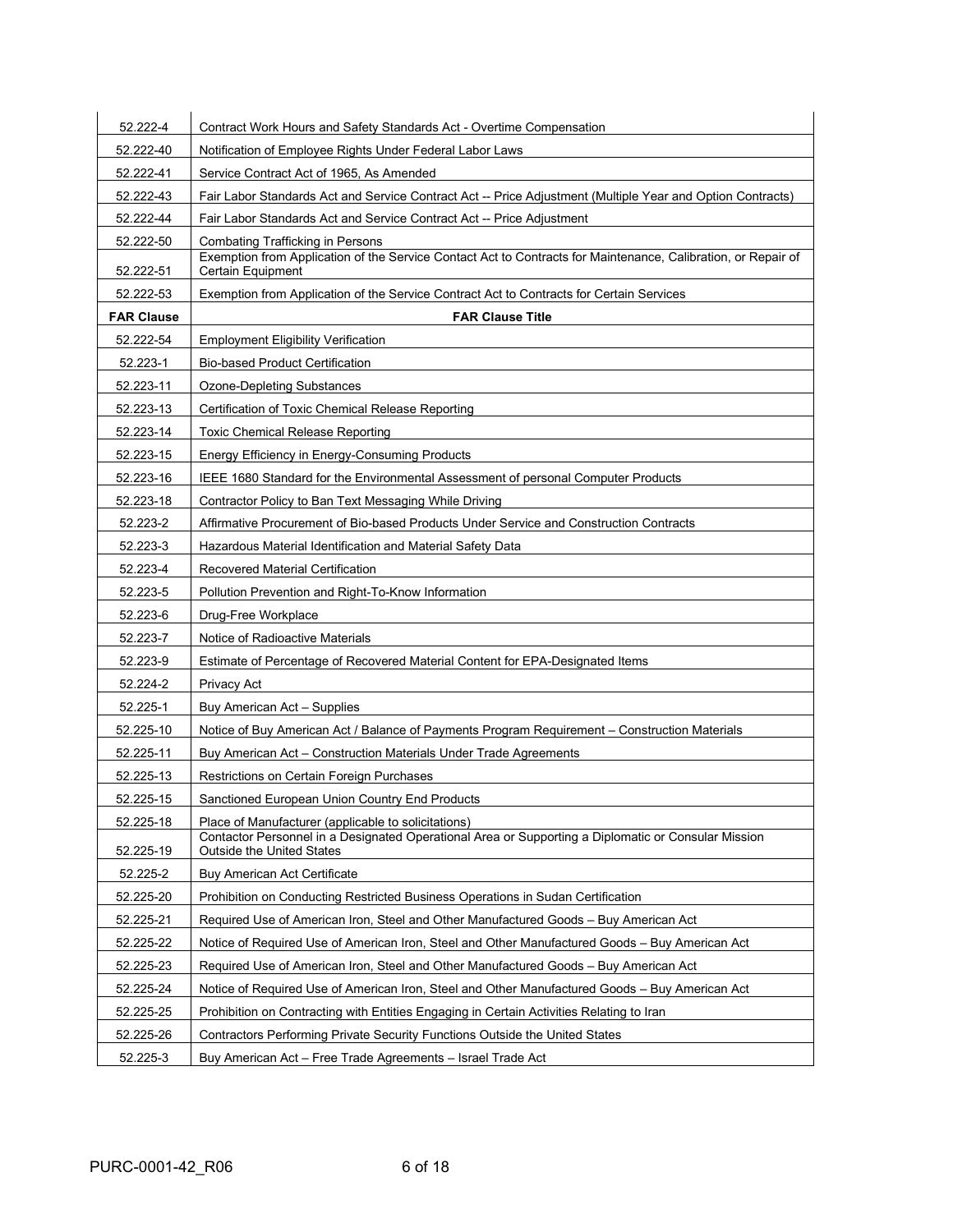| 52.225-4          | Buy American Act - Free Trade Agreements - Israel Trade Act Certificate                           |
|-------------------|---------------------------------------------------------------------------------------------------|
| 52.225-5          | <b>Trade Agreements</b>                                                                           |
| 52.225-6          | Trade Agreements Certificate                                                                      |
| 52.225-7          | Waiver of Buy American Act for Civil Aircraft and Related Articles                                |
| 52.225-8          | Duty-Free Entry                                                                                   |
| 52.225-9          | Buy American Act - Construction Materials                                                         |
| 52.226-1          | Utilization of Indian Organizations and Indian-Owned Economic Enterprises                         |
| 52.226-2          | Historically Black College or University and Minority Institution Representation                  |
| 52.227-1          | Authorization and Consent                                                                         |
| <b>FAR Clause</b> | <b>FAR Clause Title</b>                                                                           |
| 52.227-10         | Filing of Patent Applications - Classified Subject Matter                                         |
| 52.227-11         | Patent Rights -- Ownership by the Contractor                                                      |
| 52.227-13         | Patent Rights - Ownership by the Government                                                       |
| 52.227-14         | Rights in Data - General                                                                          |
| 52.227-15         | Representation of Limited Rights Data and Restricted Computer Software                            |
| 52.227-16         | <b>Additional Data Requirements</b>                                                               |
| 52.227-17         | Rights in Data - Special Works                                                                    |
| 52.227-18         | Rights in Data - Existing Works                                                                   |
| 52.227-19         | <b>Commercial Computer Software License</b>                                                       |
| 52.227-2          | Notice and Assistance Regarding Patent and Copyright Infringement                                 |
| 52.227-20         | Rights in Data - SBIR Program                                                                     |
| 52.227-21         | Technical Data Declaration, Revision, and Withholding of Payment - Major Systems                  |
| 52.227-22         | Major System - Minimum Rights                                                                     |
| 52.227-23         | Rights to Proposal Data (Technical)                                                               |
| 52.227-6          | Royalty Information                                                                               |
| 52.227-9          | <b>Refund of Royalties</b>                                                                        |
| 52.228-12         | Prospective Subcontractor Requests for Bonds                                                      |
| 52.228-3          | Worker's Compensation Insurance (Defense Base Act)                                                |
| 52.228-4          | Workers' Compensation and War-Hazard Insurance Overseas                                           |
| 52.228-5          | Insurance - Work on a Government Installation                                                     |
| 52.228-7          | Insurance - Liability to Third Persons                                                            |
| 52.229-10         | State of New Mexico Gross Receipts and Compensating Tax                                           |
| 52.229-2          | North Carolina State and Local Sales and Use Tax                                                  |
| 52.229-3          | Federal, State and Local Taxes                                                                    |
| 52.229-4          | Federal, State and Local Taxes (State and Local Adjustments)                                      |
| 52.229-6          | Taxes - Foreign Fixed Price Contracts                                                             |
| 52.229-7          | Taxes - Fixed Price Contracts with Foreign Governments                                            |
| 52.229-8          | Taxes - Foreign Cost Reimbursement Contracts                                                      |
| 52.230-1          | <b>Cost Accounting Standards Notices and Certifications</b>                                       |
| 52.230-2          | <b>Cost Accounting Standards</b>                                                                  |
| 52.230-3          | Disclosure and Consistency of Cost Accounting Practices                                           |
| 52.230-4          | Disclosure and Consistency of Cost Accounting Practices for Contracts Awarded to Foreign Concerns |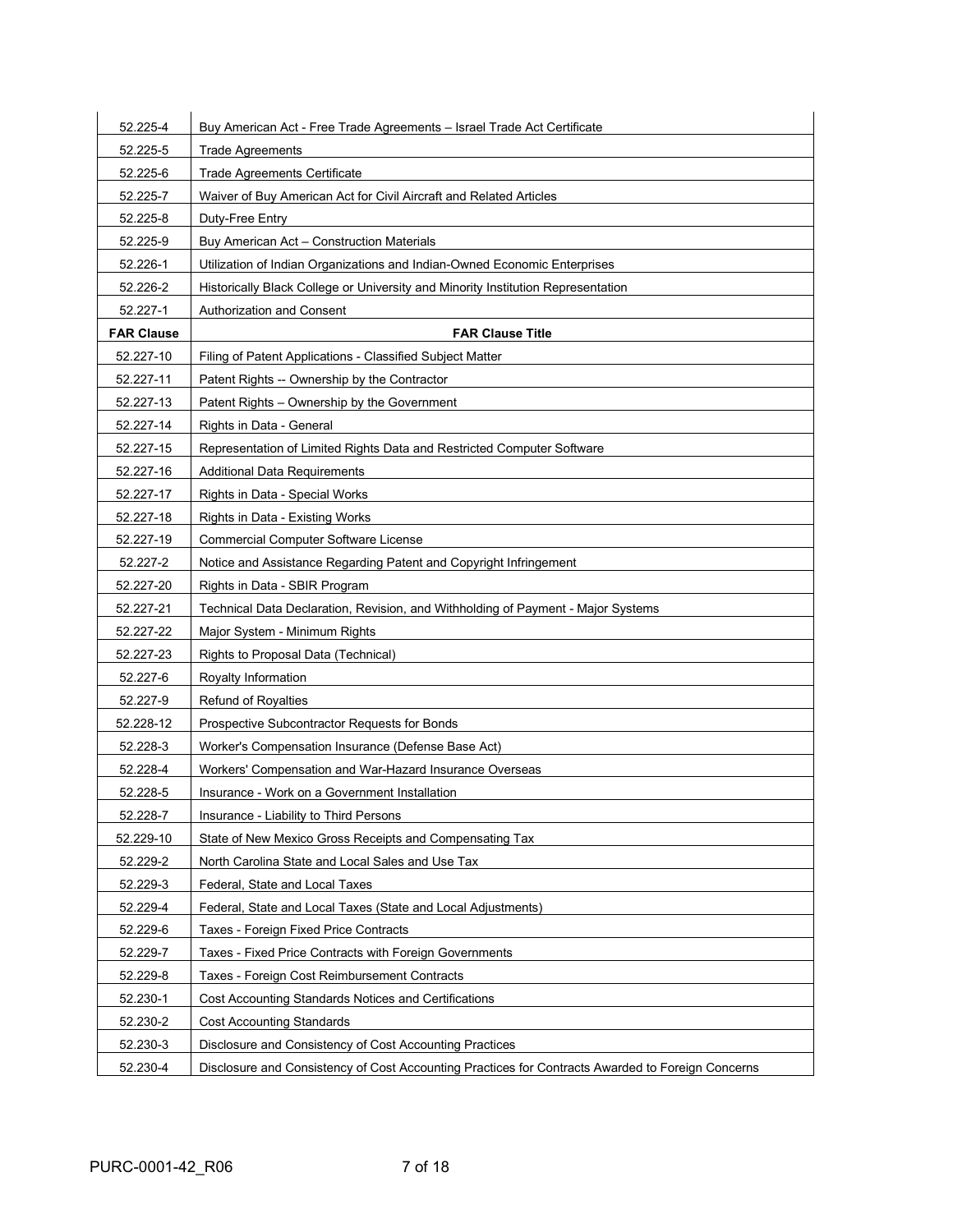| 52.230-5          | Cost Accounting Standards - Educational Institutions                  |
|-------------------|-----------------------------------------------------------------------|
| 52.230-6          | Administration of Cost Accounting Standards                           |
| 52.232-16         | Progress Payments                                                     |
| 52.232-17         | Interest                                                              |
| 52.232-20         | <b>Limitation of Cost</b>                                             |
| 52.232-22         | <b>Limitation of Funds</b>                                            |
| 52.232-23         | Assignment of Claims                                                  |
| 52.232-24         | Prohibition of Assignment of Claims                                   |
| 52.232-27         | Prompt Payment for Construction Contracts                             |
| <b>FAR Clause</b> | <b>FAR Clause Title</b>                                               |
| 52.232-32         | Performance-based Payments                                            |
| 52.232-39         | Unenforceability of Unauthorized Obligations                          |
| 52.232-40         | Providing Accelerated Payments to Small Business Subcontractors       |
| 52.232-7          | Payments under Time-and Materials and Labor-Hour Contracts            |
| 52.233-3          | <b>Protest After Award</b>                                            |
| 52.233-4          | Applicable Law for Breach of Contract Claim                           |
| 52.234-1          | Industrial Resources Developed Under Defense Production Act Title III |
| 52.234-4          | Earned Value Management System                                        |
| 52.236-13         | <b>Accident Prevention</b>                                            |
| 52.237-10         | Identification of Uncompensated Overtime                              |
| 52.237-2          | Protection of Government Buildings, Equipment and Vegetation          |
| 52.237-7          | Indemnification and Medical Liability Insurance                       |
| 52.237-8          | Restriction on Severance Payments to Foreign Nationals                |
| 52.239-1          | Privacy or Security Safeguards                                        |
| 52.242-13         | Bankruptcy                                                            |
| 52.242-14         | Suspension of Work                                                    |
| 52.242-15         | Stop-Work Order                                                       |
| 52.242-17         | Government Delay of Work                                              |
| 52.242-2          | <b>Production Progress Reports</b>                                    |
| 52.242-3          | <b>Penalties for Unallowable Costs</b>                                |
| 52.242-4          | Certification of Final Indirect Costs                                 |
| 52.243-1          | Changes - Fixed Price                                                 |
| 52.243-2          | Changes - Cost Reimbursement                                          |
| 52.243-3          | Changes-Fixed Price                                                   |
| 52.243-6          | <b>Change Order Accounting</b>                                        |
| 52.244-2          | Subcontracts                                                          |
| 52.244-5          | Competition in Subcontracting                                         |
| 52.244-6          | Subcontracts for Commercial Items                                     |
| 52.245-1          | <b>Government Property</b>                                            |
| 52.245-2          | Government Property Installation Operation Services                   |
| 52.245-9          | Use and Charges                                                       |
| 52.246-1          | Inspection of Supplies - Fixed Price                                  |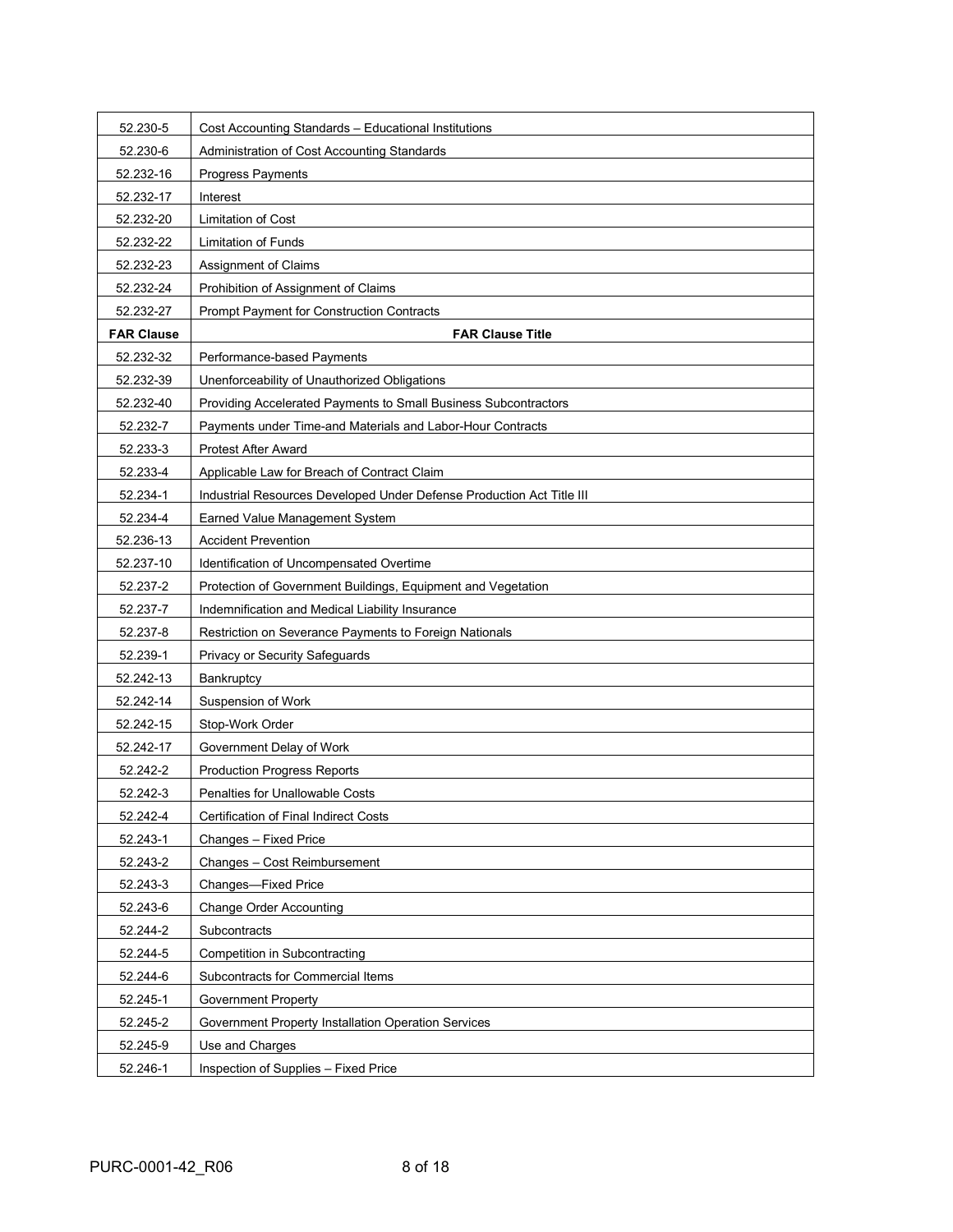| 52.246-12         | Inspection of Construction                                  |
|-------------------|-------------------------------------------------------------|
| 52.246-16         | Responsibility for Supplies                                 |
| 52.246-2          | Inspection of Supplies-Fixed Price                          |
| 52.246-3          | Inspection of Supplies-Cost-Reimbursement                   |
| 52.246-5          | Inspection of Services - Fixed Price                        |
| 52.246-6          | Inspection - Time and Material Labor Hour                   |
| 52.247-63         | Preference for US Flag Air Carriers                         |
| 52.247-64         | Preference for Privately Owned U.S.-Flag Commercial Vessels |
| 52.247-67         | Submission of Transportation Documents for Audit            |
| <b>FAR Clause</b> | <b>FAR Clause Title</b>                                     |
| 52.248-1          | Value Engineering                                           |
| 52.248-3          | Value Engineering - Construction over \$65K                 |
| 52.249-1          | Termination for Convenience of the Government (Fixed Price) |
| 52.249-14         | <b>Excusable Delays</b>                                     |
| 52.249-2          | Termination for Convenience of the Government (Fixed-Price) |
| 52.249-5          | Termination for Convenience of the Government               |
| 52.249-6          | Termination (Cost-Reimbursement)                            |
| 52.249-8          | Default (Fixed-Price Supply and Service)                    |
| 52.252-1          | Solicitation Provisions Incorporated by Reference           |
| 52.252-2          | Clauses incorporated by Reference                           |
| 52.253-1          | <b>Computer Generated Forms</b>                             |

### DFARS Clauses – all Purchase Orders

| <b>DFARS Clause</b> | <b>DFARS Clause Title</b>                                                                                                                                                |
|---------------------|--------------------------------------------------------------------------------------------------------------------------------------------------------------------------|
| 252.203-7000        | Requirements Relating to Compensation of Former DoD Officials                                                                                                            |
| 252.203-7001        | Prohibition on Persons Convicted of Fraud or Other Defense-Contract-Related Felonies                                                                                     |
| 252.203-7002        | Requirement to Inform Employees of Whistleblower Rights                                                                                                                  |
| 252.203-7003        | Agency Office of the Inspector General                                                                                                                                   |
| 252.203-7004        | Display of Fraud Hotline Posters                                                                                                                                         |
| 252.204-7000        | Disclosure of Information                                                                                                                                                |
| 252.204-7004        | Alternate A, Central Contractor Registration                                                                                                                             |
| 252.204-7007        | Alternate A, Annual Representations and Certifications                                                                                                                   |
| 252.204-7008        | <b>Export Controlled Items</b>                                                                                                                                           |
| 252.204-7010        | Requirement for Contractor to Notify DoD if the Contractor's Activities are Subject to Reporting Under the US-<br>International Atomic Energy Agency Additional Protocol |
| 252.204-7012        | Safeguarding of Unclassified Controlled Technical information                                                                                                            |
| 252.208-7000        | Intent to Furnish Precious Metals as Government-Furnished Material                                                                                                       |
| 252.209-7001        | Disclosure of Ownership or Control by the Government of a Terrorist Country                                                                                              |
| 252.209-7002        | Disclosure of Ownership or Control by a Foreign Government                                                                                                               |
| 252.209-7004        | Subcontracting With Firms That Are Owned or Controlled by the Government of a Terrorist Country                                                                          |
| 252.209-7006        | Limitations on Contractors Acting as Lead System Integrators                                                                                                             |
| 252.209-7007        | Prohibited Financial Interests for Lead System Integrators                                                                                                               |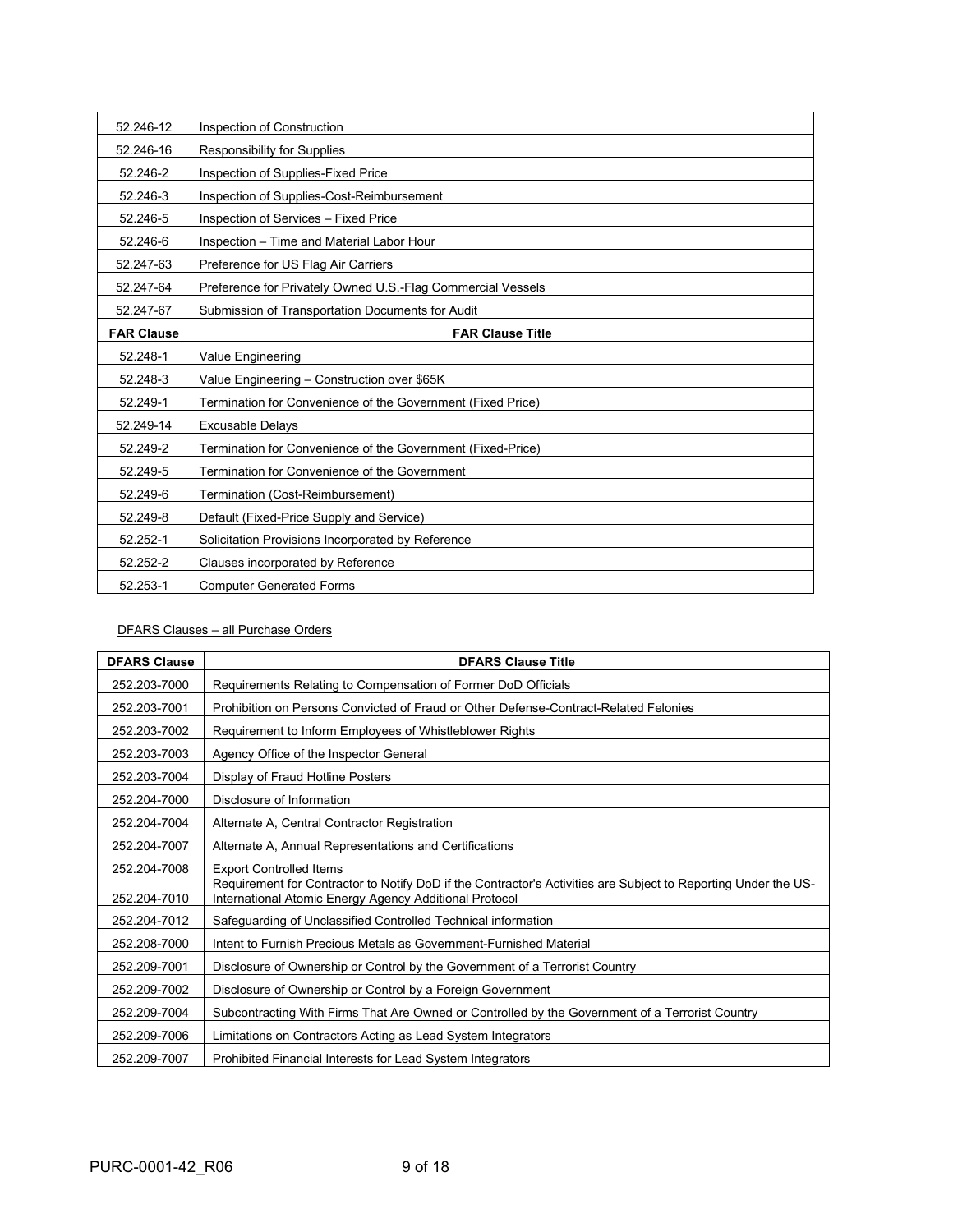| 252.209-7008        | Notice of Prohibition Relating to Organizational Conflict of Interest – Major Defense Acquisition Program                                  |
|---------------------|--------------------------------------------------------------------------------------------------------------------------------------------|
| 252.209-7009        | Organizational Conflict of Interest - Major Defense Acquisition Program                                                                    |
| 252.211-7000        | <b>Acquisition Streamlining</b>                                                                                                            |
| 252.211-7003        | Item Identification and Valuation                                                                                                          |
| 252.211-7006        | Radio Frequency Identification                                                                                                             |
| 252.211-7007        | Reporting of Government Furnished Equipment in DoD Item Unique Identification (IUID) Registry                                              |
| 252.212-7001        | Contract Terms and Conditions required to implement statutes or Executive Orders applicable to Defense<br>acquisitions of commercial items |
| 252.215-7000        | Pricing of Adjustments                                                                                                                     |
| 252.215-7002        | <b>Cost Estimating System Requirements</b>                                                                                                 |
| <b>DFARS Clause</b> | <b>DFARS Clause Title</b>                                                                                                                  |
| 252.215-7004        | Excessive Pass-Through Charges                                                                                                             |
| 252.216-7004        | Award Fee Reduction or Denial for Jeopardizing the Health or Safety of Government Personnel                                                |
| 252.216-7009        | Allowability of Legal Costs Incurred in Connection with a Whistleblower Proceeding                                                         |
| 252.217-7026        | Identification of Sources of Supply                                                                                                        |
| 252.219-7003        | Small, Small Disadvantaged and Women-Owned Small Business Subcontracting Plan (DoD Contracts)                                              |
| 252.219-7004        | Small Business and Small Disadvantaged Business Subcontracting Plan (Test Program)                                                         |
| 252.222.7006        | Restrictions on the Use of Mandatory Arbitration Agreements                                                                                |
| 252.222-7000        | Restrictions on Employment of Personnel                                                                                                    |
| 252.222-7002        | Compliance With Local Labor Laws (Overseas)                                                                                                |
| 252.222-7006        | Restriction on the Use of Mandatory Arbitration Agreements                                                                                 |
| 252.223-7001        | <b>Hazard Warning Labels</b>                                                                                                               |
| 252.223-7002        | Safety Precautions for Ammunition and Explosives                                                                                           |
| 252.223-7003        | Change in Place of Performance - Ammunition and Explosives                                                                                 |
| 252.223-7004        | Drug-Free Work Force                                                                                                                       |
| 252.223-7006        | Prohibition on Storage and Disposal of Toxic and Hazardous Materials                                                                       |
| 252.223-7007        | Safeguarding Sensitive Conventional Arms, Ammunition, and Explosives                                                                       |
| 252.223-7008        | Prohibition of Hexavalent Chromium                                                                                                         |
| 252.225-7000        | Buy American Act and Balance of Payments Program Certificate                                                                               |
| 252.225-7001        | Buy American Act and Balance of Payments Program                                                                                           |
| 252.225-7002        | Qualifying Country Sources as Subcontractors                                                                                               |
| 252.225-7003        | Report of Intended Performance Outside the United States and Canada - Submission with Offer                                                |
| 252.225-7004        | Reporting of Contract Performance Outside the United States and Canada - Submission after Award                                            |
| 252.225-7005        | Identification of Expenditures in the Unites States                                                                                        |
| 252.225-7006        | Quarterly Reporting of Actual Contract Performance Outside the United States                                                               |
| 252.225-7007        | Prohibition on Acquisition of United States Munitions List Items from Communist Chinese Military Companies.                                |
| 252.225-7008        | Restriction of Acquisition of Specialty Metals                                                                                             |
| 252.225-7009        | Restriction on Acquisition of Certain Articles Containing Specialty Metals (Conflict Minerals)                                             |
| 252.225-7010        | Commercial Derivative Military Article - Specialty Metals Compliance Certificate (prime contracts at \$150K)                               |
| 252.225-7011        | Restriction on Acquisition of Supercomputers                                                                                               |
| 252.225-7012        | Preference for Certain Domestic Commodities (Berry Amendment)                                                                              |
| 252.225-7013        | Duty-Free Entry                                                                                                                            |
| 252.225-7014        | Preference for Domestic Specialty Metals, Alternate I                                                                                      |
|                     |                                                                                                                                            |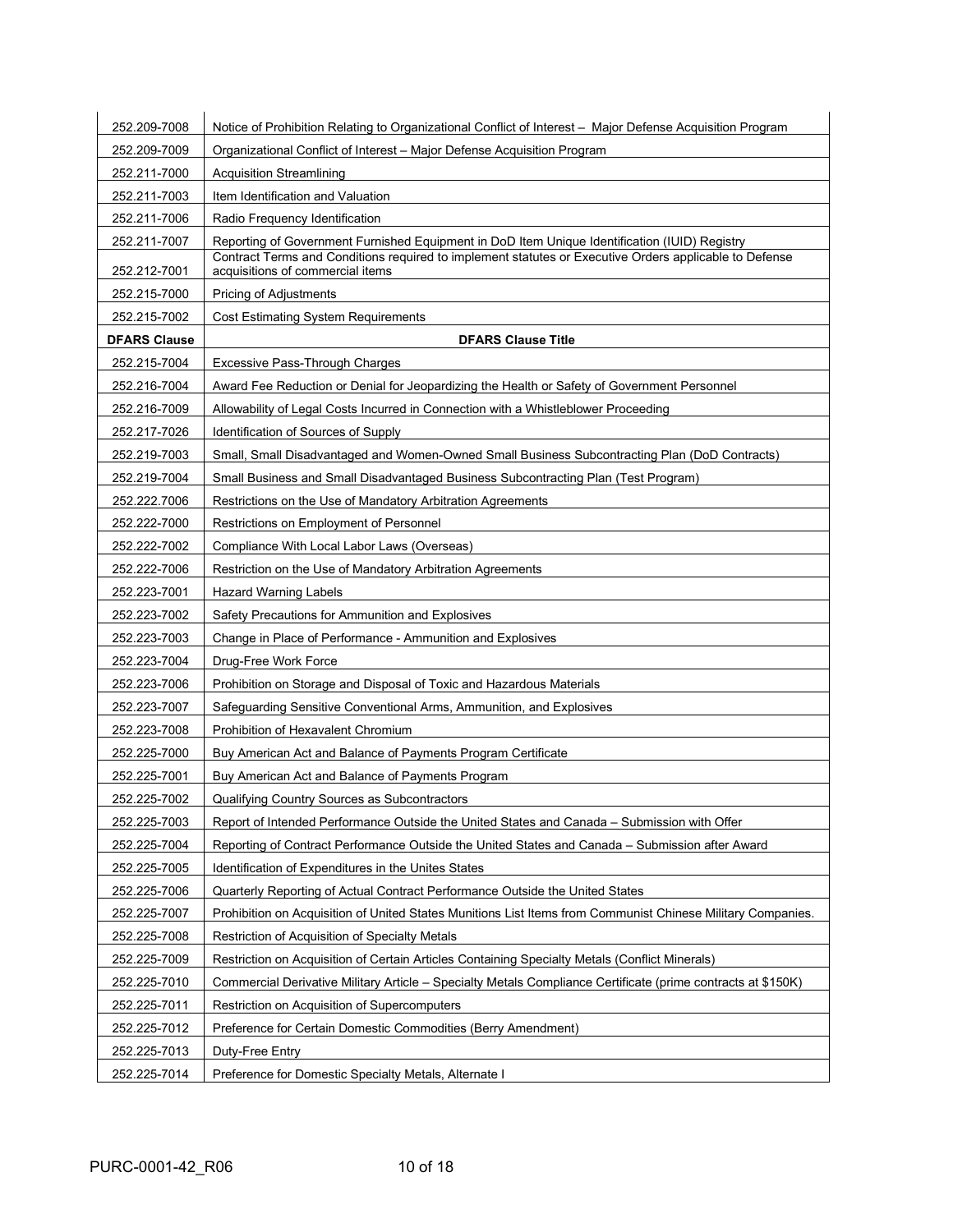| 252.225-7015        | Preference for Domestic Hand or Measuring Tools (Berry Amendment)                                                                                          |
|---------------------|------------------------------------------------------------------------------------------------------------------------------------------------------------|
| 252.225-7016        | Restriction on Acquisition of Ball or Roller Bearings                                                                                                      |
| 252.225-7018        | Notice of Prohibition of Certain Controls with Foreign Entities for the Conduct of Ballistic Missile Defense<br>Research, Development, Test and Evaluation |
| 252.225-7019        | Restriction on Acquisition of Foreign Anchor and Mooring Chain                                                                                             |
| 252.225-7020        | <b>Trade Agreements Certificate</b>                                                                                                                        |
| 252.225-7021        | <b>Trade Agreements</b>                                                                                                                                    |
| 252.225-7022        | Trade Agreements Certificate – Inclusion of Iraqi End Products                                                                                             |
| 252.225-7025        | Restrictions on Acquisition of Forgings                                                                                                                    |
| 252.225-7027        | Restriction on Contingent Fees for Foreign Military Sales                                                                                                  |
| <b>DFARS Clause</b> | <b>DFARS Clause Title</b>                                                                                                                                  |
| 252.225-7027        | Restriction on Contingent Fees for Foreign Military Sales                                                                                                  |
| 252.225-7028        | Exclusionary Policies and Practices of Foreign Governments                                                                                                 |
| 252.225-7030        | Restriction of Acquisition of Carbon, Alloy, and Armor Steel Plate                                                                                         |
| 252.225-7031        | Secondary Arab Boycott of Israel                                                                                                                           |
| 252.225-7032        | Waiver of United Kingdom Levies - Evaluation of Offers (applicable to subcontracts with U.K. firms)                                                        |
| 252.225-7033        | Waiver of United Kingdom Levies (orders with UK firms exceeding \$1,000,000)                                                                               |
| 252.225-7035        | Buy American Act Free Trade Agreements Balance of Payments Program Certificate                                                                             |
| 252.225-7036        | Buy American Act Free Trade Agreement Balance of Payments Program                                                                                          |
| 252.225-7038        | Restriction on Acquisition of Air Circuit Breakers                                                                                                         |
| 252.225-7040        | Contractor Personnel Supporting a Force Deployed Outside the United States                                                                                 |
| 252.225-7042        | Authorization to Perform                                                                                                                                   |
| 252.225-7043        | Antiterrorism/Force Protection Policy for Defense Contractors Outside the US                                                                               |
| 252.225-7044        | Balance of Payments Program - Construction Material                                                                                                        |
| 252.225-7045        | Balance of Payments Program – Construction Material Under Trade Agreements                                                                                 |
| 252.225-7046        | Exports By Approved Community Members in Response to the Solicitation                                                                                      |
| 252.225-7047        | Export by Approved Community Members in Performance of the Contract                                                                                        |
| 252.225-7048        | <b>Export - Controlled Items</b>                                                                                                                           |
| 252.226-7001        | Utilization of Indian Organizations, Indian-Owned Economic Enterprises, and Native Hawaiian Small Business<br>concerns                                     |
| 252.227-7013        | Rights in Technical Data - Noncommercial Items                                                                                                             |
| 252.227-7014        | Rights in Noncommercial Computer Software and Noncommercial Computer Software Documentation                                                                |
| 252.227-7015        | Rights in Technical Data - Commercial Items (in lieu of DFARS 252.227-7013 for Commercial Items                                                            |
| 252.227-7016        | Rights in Bid or Proposal Information                                                                                                                      |
| 252.227-7017        | Identification and Assertion of Use, Release, or Disclosure Restrictions                                                                                   |
| 252.227-7018        | Rights in Noncommercial Technical Data and Computer Software- Small Business Innovation                                                                    |
| 252.227-7019        | Validation of Asserted Restrictions -- Computer Software                                                                                                   |
| 252.227-7020        | <b>Rights in Special Works</b>                                                                                                                             |
| 252.227-7021        | Rights in Data - Existing Works                                                                                                                            |
| 252.227-7022        | Government Rights (Unlimited)                                                                                                                              |
| 252.227-7023        | Drawings and Other Data To Become Property of the Government                                                                                               |
| 252.227-7024        | Notice and Approval of Restricted Designs                                                                                                                  |
| 252.227-7025        | Limitations on the Use or Disclosure of Government-Furnished Information Marked with Restrictive Legends                                                   |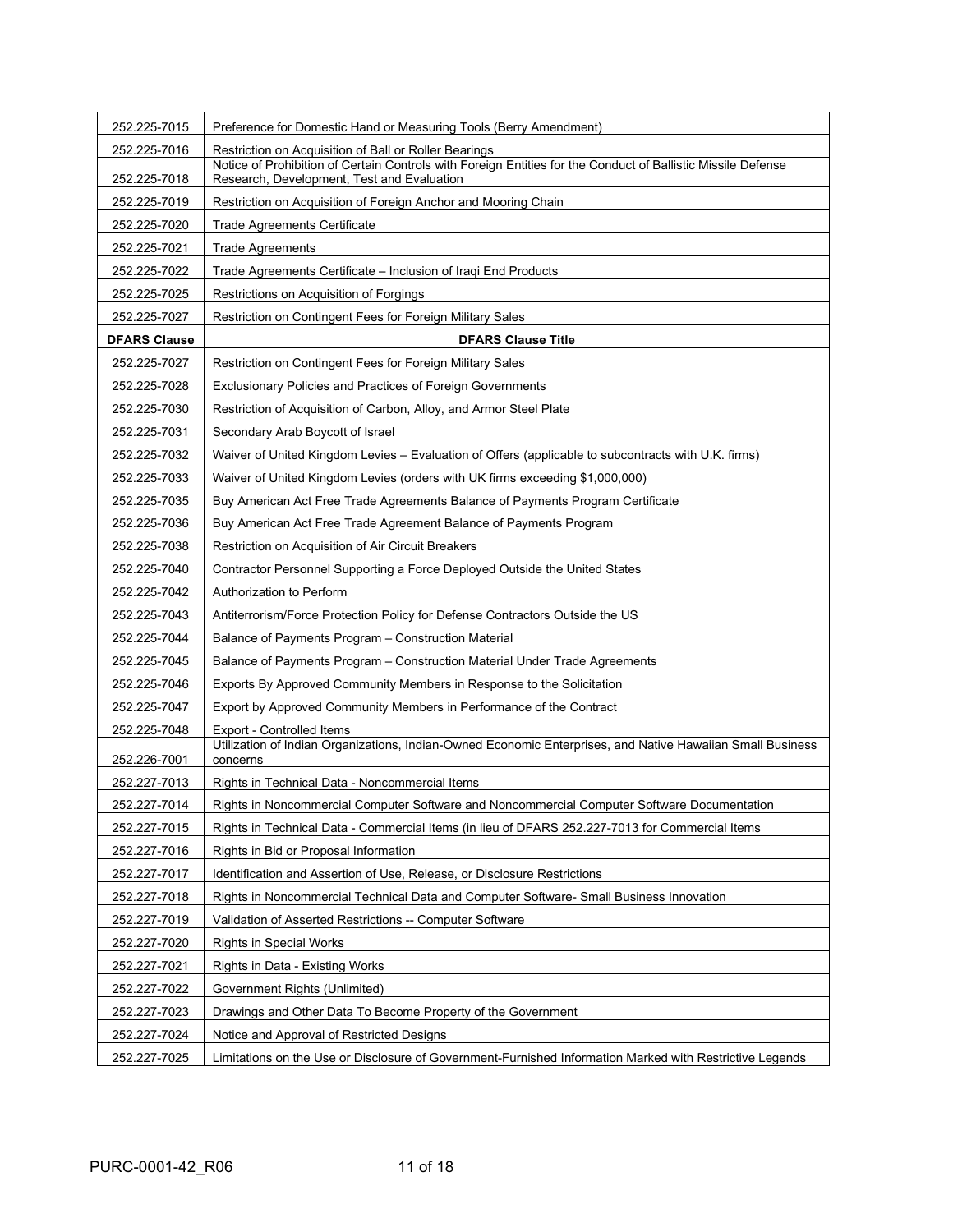| 252.227-7026        | Deferred Delivery of Technical Data or Computer Software                                             |
|---------------------|------------------------------------------------------------------------------------------------------|
| 252.227-7027        | Deferred Ordering of Technical Data or Computer Software                                             |
| 252.227-7028        | Technical Data or Computer Software Previously Delivered to the Government                           |
| 252.227-7030        | Technical Data - Withholding of Payment                                                              |
| 252.227-7032        | Rights in Technical Data and Computer Software (Foreign)                                             |
| 252.227-7033        | Rights in Shop Drawings                                                                              |
| 252.227-7034        | Patents-Subcontracts                                                                                 |
| 252.227-7037        | Validation of Restrictive Markings on Technical Data                                                 |
| 252.227-7038        | Patent Rights - Ownership by the Contractor Large Business                                           |
| 252.227-7039        | Patents - Reporting of Subject Inventions                                                            |
| <b>DFARS Clause</b> | <b>DFARS Clause Title</b>                                                                            |
| 252.228-7000        | Reimbursement for War Hazard Losses                                                                  |
| 252.228-7001        | Ground and Flight Risk                                                                               |
| 252.228-7003        | Capture and Detention                                                                                |
| 252.228-7005        | Accident Reporting and Investigation - Aircraft, Missiles, and Space Launch Vehicles                 |
| 252.229-7000        | Invoices Exclusive of Taxes or Duties                                                                |
| 252.229-7001        | <b>Tax Relief</b>                                                                                    |
| 252.229-7003        | Tax Exemptions (Italy)                                                                               |
| 252.229-7004        | Status of Contractor As A Direct Contractor (Spain)                                                  |
| 252.229-7005        | Tax Exemptions (Spain)                                                                               |
| 252.229-7006        | Value Added Tax Exclusion (United Kingdom)                                                           |
| 252.229-7007        | Verification of US Receipt of Goods                                                                  |
| 252.229-7008        | Relief from Import Duty (United Kingdom)                                                             |
| 252.229-7011        | Reporting of Foreign Taxes - US Assistance Program                                                   |
| 252.231-7000        | <b>Supplemental Cost Principles</b>                                                                  |
| 252.234-7001        | Notice of Earned Value Management System (If required by DFARS 203.234)                              |
| 252.234-7002        | Earned Value Management System                                                                       |
| 252.234-7003        | Notice of Cost and Software Data Reporting System                                                    |
| 252.234-7004        | Cost and Software Data Reporting System                                                              |
| 252.235-7003        | <b>Frequency Authorization</b>                                                                       |
| 252.235-7004        | Protection of Human Subjects                                                                         |
| 252.236-7013        | Requirement for Competition Opportunity for American Steel Producers, Fabricators And Manufacturers  |
| 252.236-7013        | Requirement for Competition Opportunity for American Steel Producers, Fabricators, and Manufacturers |
| 252.237-7019        | Training for Contractor Personnel Interacting with Detainees                                         |
| 252.237-7023        | <b>Continuation of Essential Contractor Services</b>                                                 |
| 252.237-7024        | Notice of Continuation of Essential Contractor Services                                              |
| 252.239-7000        | <b>Protection Against Compromising Emanations</b>                                                    |
| 252.239-7001        | Information Assurance Contractor Training and Certification                                          |
| 252.239-7016        | Telecommunications Security Equipment, Devices, Techniques, and Services                             |
| 252.239-7018        | Supply Chain Risk                                                                                    |
| 252.242-7004        | Material Management and Accounting System                                                            |
| 252.242-7005        | <b>Contractor Business Systems</b>                                                                   |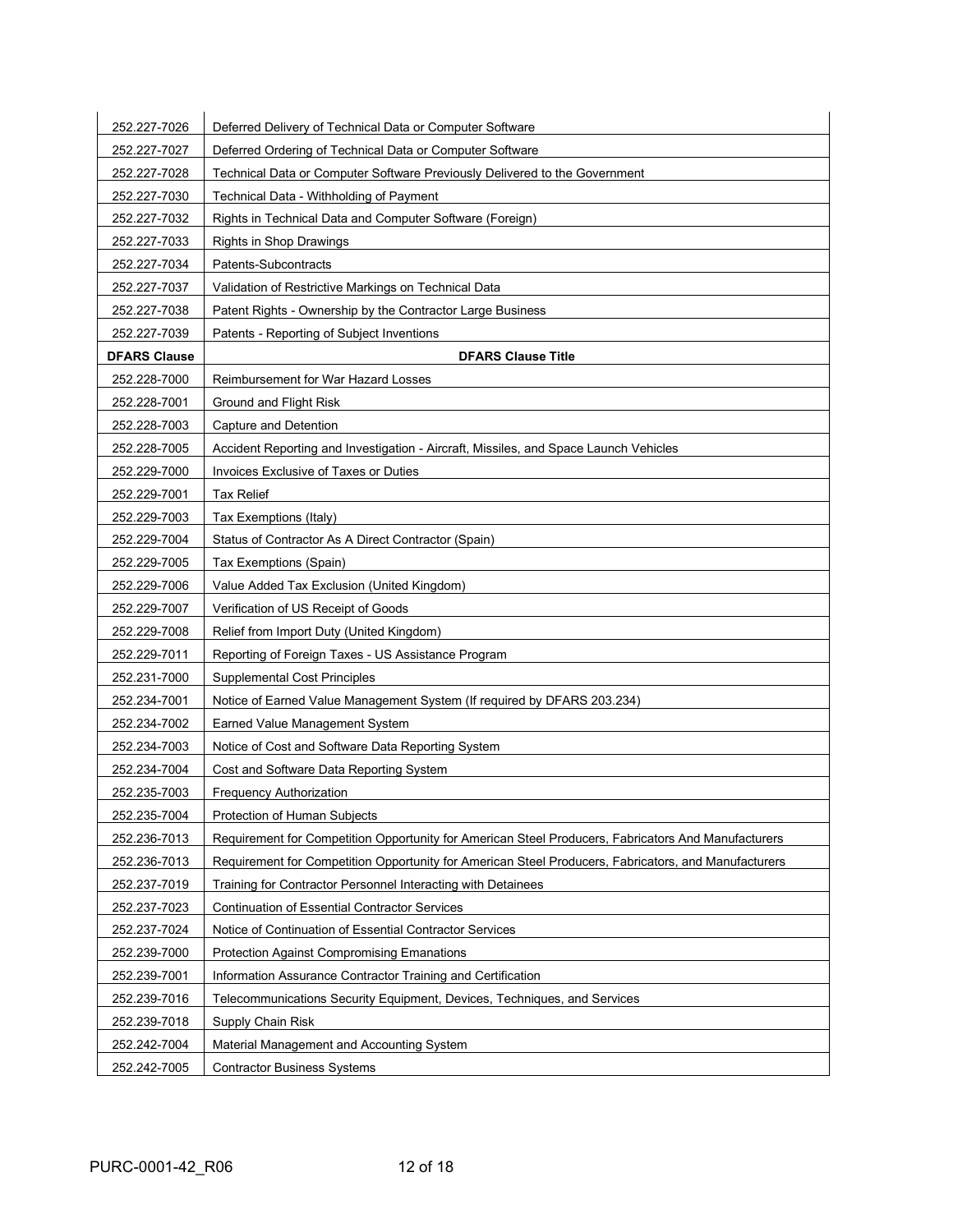| 252.242-7006        | <b>Accounting System Administration</b>                                     |
|---------------------|-----------------------------------------------------------------------------|
| 252.243-7001        | <b>Pricing of Contract Modifications</b>                                    |
| 252.243-7002        | Requests for Equitable Adjustment                                           |
| 252.244-7000        | Subcontracts For Commercial items and Commercial Components                 |
| 252.244-7001        | <b>Contractor Purchasing System Administration</b>                          |
| 252.245-7001        | Tagging, Labeling, and Marking Government Furnished Property                |
| 252.245-7002        | Reporting Loss of Government Property                                       |
| 252.245-7003        | <b>Contractor Property Management System Administration</b>                 |
| 252.246-7000        | Material Inspection and Receiving Report                                    |
| 252.246-7001        | Warranty of Data Basic                                                      |
| <b>DFARS Clause</b> | <b>DFARS Clause Title</b>                                                   |
| 252.246-7003        | Notification of Potential Safety Issues                                     |
| 252.246-7004        | Safety of Facilities, Infrastructure, and Equipment for Military Operations |
| 252.247-7003        | Pass-Through of Motor Carrier Fuel Surcharge Adjustment to the Cost Bearer  |
| 252.247-7007        | Liability and Insurance                                                     |
| 252.247-7022        | Representation of Extent of Transportation by Sea                           |
| 252.247-7023        | Transportation of Supplies by Sea                                           |
| 252.247-7024        | Notification of Transportation of Supplies by Sea                           |
| 252.249-7000        | <b>Special Termination Costs</b>                                            |
| 252.249-7002        | Notification of Anticipated Contract Termination or Reduction               |
| 252.251-7000        | <b>Ordering From Government Supply Sources</b>                              |
| 252-229-7002        | Customs Exemptions (Germany)                                                |

# **B. Nonconforming Material**

- 1. **Meeting Specifications**: Items failing to conform to all applicable drawings, specifications, and/or other Purchase Order requirements shall not be delivered to INTERCONNECT without documented written approval from INTERCONNECT Quality **Assurance**
- 2. **Nonconformance of Deliverables:** Supplier shall evaluate each nonconformance for its potential to exist in previously produced or delivered material. If a nonconformance exists in a previously delivered item, Supplier shall notify INTERCONNECT, in writing, within 24 hours and provide the following information: 1) description of nonconformance 2) affected Purchase Orders, delivery dates, quantities and lots.
- 3. **Nonconformance of Product:** Obtain INTERCONNECT approval for nonconforming product disposition. Notify INTERCONNECT of changes in product and/or processes; changes of suppliers; change of manufacturing facility; and where required obtain INTERCONNECT approval.

## **C. Inspection and Testing**

- 1. **Source Inspection:** Source inspection may be required prior to shipping.
- 2. **Data Sheet:** A data sheet shall accompany the first article. The data sheet shall list every dimension on the engineering drawing. Next to each dimension, the actual "as built" measurement shall be recorded. In lieu of a data sheet, measurements may be recorded directly on the engineering drawing. An in-house inspector shall sign and date the data sheet or drawing.
- 3. **Functional Testing:** Results of functional testing required with shipment. Functional testing documentation shall include test and acceptance criteria, controlling specification(s) or procedure(s) and the results of the test.
- 4. **Physical Properties Test:** Physical Properties Test Report Required per applicable Military Specification.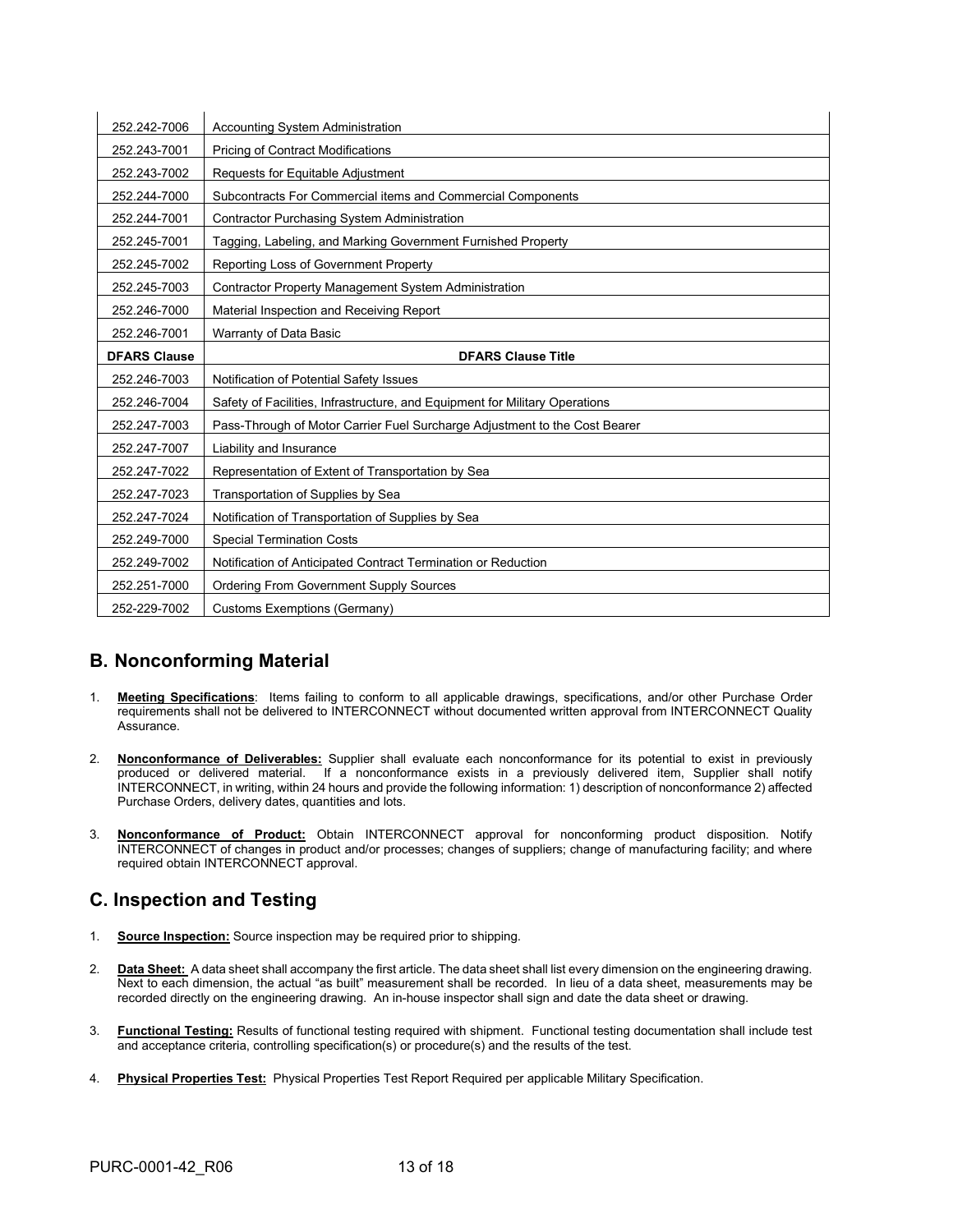- 5. **Chemical Properties Test:** Chemical Properties Test Report Required per applicable Military Specification.
- 6. **Illumination Report:** Illumination Report required per applicable Military Specification.

## **D. Materials and Components**

- 1. **Manufacturer COC:** The manufacturer certificate of conformance (cert) with signature and title of authorized quality agent required for all items.
- 2. **COC Elements**: The certificate of conformance shall include the following: part number, purchase order number, applicable military specification, part number revision if one exists, quantity, serial number, name and address of process facility, and date of certification. Vague or ambiguous statements such as "to the best of my knowledge" are not acceptable and may result in rejection of the item during receiving.
- 3. **QPL List:** QPL listed items shall be manufactured by sources listed in the applicable QPL.
- 4. **QPL Certificate:** Supplier must be able to obtain and supply manufacturer or QPL certificate upon request.
- 5. **Trace:** Lot traceability to the original point of manufacture or processing for all components, subcomponents, and/or assemblies is required.
- 6. **Material Shelf-Life**: For all materials with shelf-life limitations, the remaining shelf life shall be 75% of the original shelf life (minimum) at time of shipping. Manufacturers name, lot number (if applicable) and manufacture date shall be provided with shipment.
- 7. **Bar Code/Marking:** Supplier shall apply bar codes to exterior package per INTERCONNECT Bar Code Requirements, INVT-0001-09. Suppliers may contact INTERCONNECT for a copy of document.
- 8. **Boeing Requirements:** Seller shall procure parts delivered to Buyer and/or used in the manufacture of deliverable hardware directly from the manufacturer or authorized manufacturer's distributor, e.g., licensed, or franchised distributor per applicable Boeing or military specification.

### **E. Right of Access**

- 1. **In-Process Verifications**: INTERCONNECT reserves right of entry to Supplier's facility and any applicable sub-tier supplier facilities for the purpose of verifying compliance with all requirements of this order. INTERCONNECT and any customer or their representative shall have the right to perform in-process inspections, audits, and system surveillance as part of the verification process. Supplier shall provide suitable facilities to perform these verifications to INTERCONNECT and any customer or their representative at no cost to INTERCONNECT.
- 2. **Quality Assurance**: During performance of this order, your quality system and processes are subject to review, verification, and analysis by authorized government representatives in accordance with FAR Paragraph 46.102 Policy on Quality Assurance. Requirements

### **F. Records**

**1. Records Retention**: Supplier shall maintain records necessary to verify conformance of supplied material to the conditions of this order. Supplier shall also maintain records of all purchase orders. These records are to be maintained for a minimum of ten (10) years from the date of delivery and shall remain legible, readily identifiable, and retrievable. At INTERCONNECT's election, such records shall be made available to INTERCONNECT, INTERCONNECT's customers and/or any regulatory agency, at no cost to INTERCONNECT. INTERCONNECT retains the right to inspect subject documents at supplier's premises upon reasonable notification of intent to do same.

## **G. Special Process/Quality System Certifications**

1. **Electronic Assemblies:** Workmanship shall comply with IPC-A-610, Acceptability of Electronic Assemblies.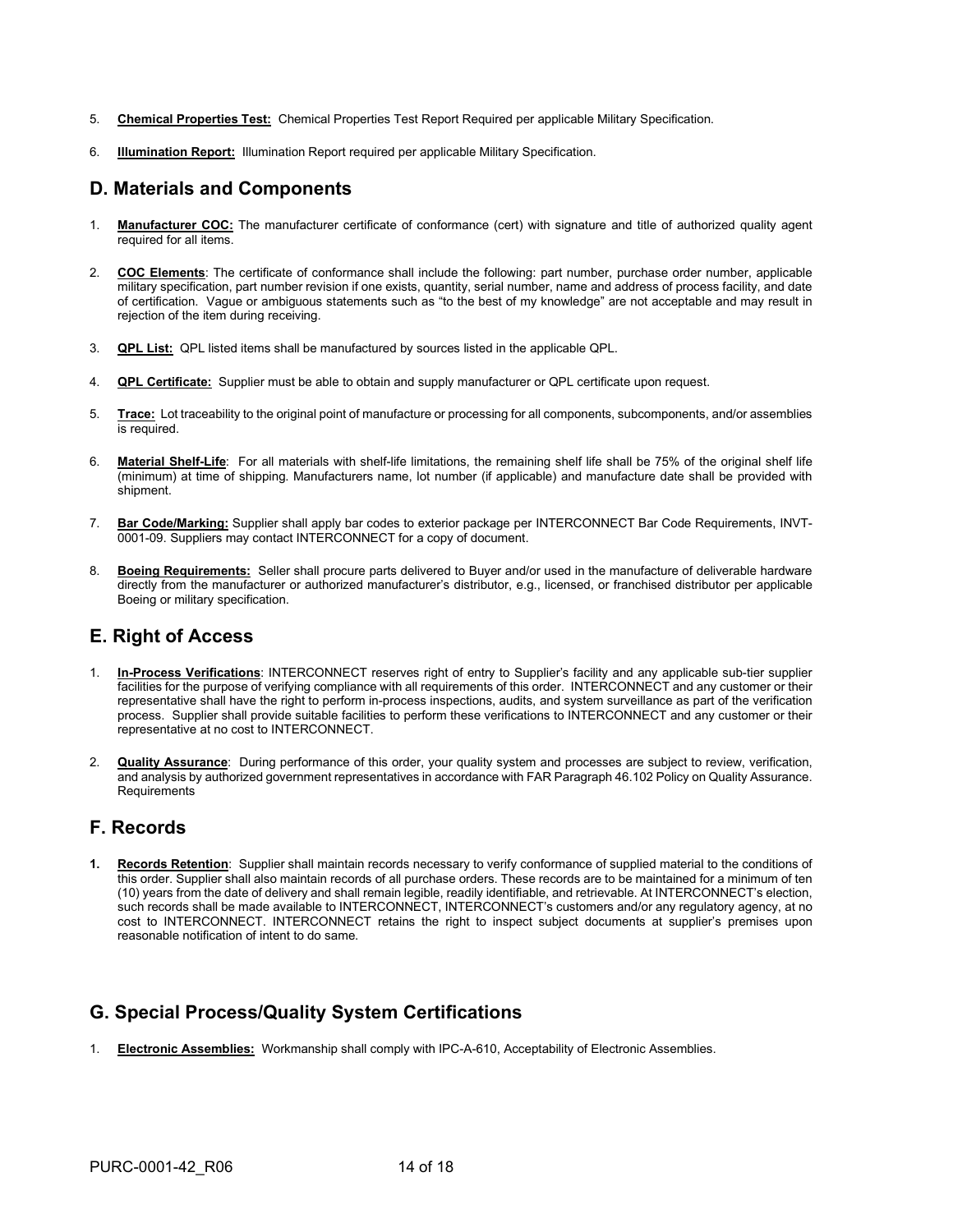- 2. **Soldering Standards**: Soldering shall be in accordance with ANSI/J-STD-001, Requirements for Soldered Electrical and Electronic Assemblies.
- 3. **First Article Documentation (If First Article called out on Purchase Order)**: Complete First Article documentation in accordance with the provisions of SAE AS9102, Aerospace First Article Inspection Requirements, including traceability to point of manufacture shall accompany all First Articles at time of delivery.

#### **4. Boeing Quality Flow Down Codes**:

(a) **C003 Accelerated Delivery Desired** - Accelerated delivery to the greatest extent possible in advance of the Contractual on Dock Schedule is desired. Any accelerated delivery will be at no additional expense to the Buyer or its Customer. Notwithstanding anything to the contrary elsewhere in this contract, the payment-due date for deliveries made in accordance with this clause shall be computed from the latest of the actual delivery date, or the date of receipt of a correct invoice (if applicable).

(b) **F310 Auto-Pay Provisions** - Notwithstanding the general terms and conditions of this contract regarding invoice and payment, Seller shall not submit invoices to Buyer for payment except as noted below. Buyer will make payment for the quantity of material received on Seller's tender of delivery, using purchase order unit price and unit of measure. For payment of progress payment billings or non-recurring items on this order, Seller shall submit invoices in accordance with directions contained in the general terms and conditions and any special conditions pertaining to progress payments in this contract. Questions pertaining to the policy or payments should be directed to the Buyer Procurement Agent.

(c) **F502 Sales Taxes-Resale-The Boeing Company** - Buyer warrants: (i) that title to items purchased hereunder shall pass to and vest in the United States Government upon delivery by Seller under the terms of the Buyer's Government contract or (ii) that the items are purchased for resale, and that state and local sales and use taxes are not applicable to this purchase; or (iii) that the taxing authority has authorized Buyer to purchase items without payment of sales or use taxes to Seller. Buyer's authorization or registration numbers for sales and use taxes are: Alabama 8000 RA 103 Arizona 07 579939-P Arkansas 0222221-SLS California SR-Z-OH-30-001106 Colorado 12-85643-0000 Connecticut 3001070-000 Dist. of Columbia 00-75833- 001 Florida 80-8015255248-8 (4/1/60) Georgia 067-082633 Idaho 00364007-S Illinois 0375-3239 Indiana 0003672425-001-8 Kansas 004-910425694F-01 Kentucky 098857 Louisiana 0347518-001 Maine 1147958 Maryland 02242329 Massachusetts 910-425-694\*02\* Michigan 91-042 56 94 Minnesota 90602048 Mississippi 023-07799-3 Missouri 10536833 Nebraska 1- 30721426 Nevada 1000881431 New Jersey 910-425-694/001 New York 91-0425694C North Carolina 010148209 North Dakota 28031 00 Ohio 99-01113 (8) Oklahoma STS1003102407 Pennsylvania 99-532-831 Rhode Island 2-0938-8020 South Carolina 1600552 South Dakota 53-001-910425694E UT-001 Tennessee 101751455 Texas 1-91-0425694-6 Utah 12507128-002-STC Vermont 10040616-001 Virginia 10-910425694F-001 West Virginia 2347-1350 Wisconsin 456-0000612009-02 Wyoming 25000752

(d) **H930 – Electronic Commerce Accounts** - Seller shall gain access to, maintain access and utilize the following electronic accounts during the performance of this Contract: a. Supply Chain Platform. Purchase contracts, purchase contract changes, purchase contract acknowledgements, Advanced Shipment Notices (ASN) and electronic invoices will be transmitted through the Exostar Supply Chain Platform. Seller must complete the Supply Chain Platform registration with Exostar for access via www.myexostar.com. b. Boeing Supplier Portal. The Supplier Portal provides general information, as well as individualized information related to this Contract. Seller shall complete the Boeing Supplier Portal registration and purchase a One Time Password (OTP) Token from Exostar via www.myexostar.com within forty-five (45) days of Contract award for each Seller representative requiring access. Boeing performs semi-annual access revalidation audits for many applications on the Boeing Supplier Portal. Seller will be notified via email during the audit period and must respond to maintain access. Seller shall request access, through Buyer's Authorized Procurement Representative, to the applications required on the Boeing Supplier Portal for the performance of this Contract, which may include i. Boeing Enterprise Supplier Tool (BEST) (1) Supplier Performance Measurement. Seller's performance under this Contract will be measured by Buyer utilizing the BEST Supplier Performance Measurement System. Performance will be measured for delivery to Contract schedule, quality acceptance, and general performance assessment (GPA) (for development contracts and contracts without standard deliveries) as applicable. Buyer will generally provide a supplier performance rating (SPR) each month. Seller shall monitor its SPR using the BEST system at least monthly and take corrective action, as appropriate, to ensure on-time delivery of quality products to Buyer. (2) Supplier Profile. The Supplier Profile contained in BEST (e.g., contact information, e-mail addresses, telephone numbers, diversity information, etc.) shall be reviewed for accuracy and updated, as applicable, at least once during the performance of the Contract or, at a minimum, annually. ii. Annual Representations and Certifications. Seller shall, on at least an annual basis, establish and maintain Annual Representations and Certifications. Seller has a continuing obligation to maintain and update its SP1 representations and certifications to reflect any change in circumstance and to immediately provide any such update to Buyer. iii. Customer and Supplier Data Transmittal (CSDT). Seller shall use CSDT for submitting Seller's Data Requirements Lists (SDRLs). Usage on this Contract will be as directed by Buyer. iv. Integrated Supplier Information System (ISIS). ISIS is the Buyer's standard system for managing Supplier Quality (SQ) processes such as supplier approval, supplier surveillance, and supplier corrective action. Seller shall access ISIS for receiving and providing electronic information in support of the performance of this contact and associated SQ processes. v. Electronic Procurement Information Center (EPIC). Seller shall use EPIC to complete purchase contract closeout activity and to receive electronic Request for Quotations (e-RFQ) as directed by Buyer.

(e) **Q004 BQMS Appendix A** - During performance of this order, Seller is required to maintain a Quality System in compliance with the Boeing Document D6-82479, "Boeing Quality Management System (BQMS) Requirements for Suppliers" and Appendix A to such document as each may be amended from time to time. Such Document, Appendix are incorporated herein and made a part hereof by this reference. Boeing reserves the right to conduct surveillance at Seller's facility to determine that Seller's Quality System meets the requirements as set forth herein. A copy of Boeing Document D6-82479, BQMS Requirements for Suppliers, including all appendices and addenda can be obtained at the following URL address: <http://www.boeing.com/companyoffices/doingbiz/supplier/>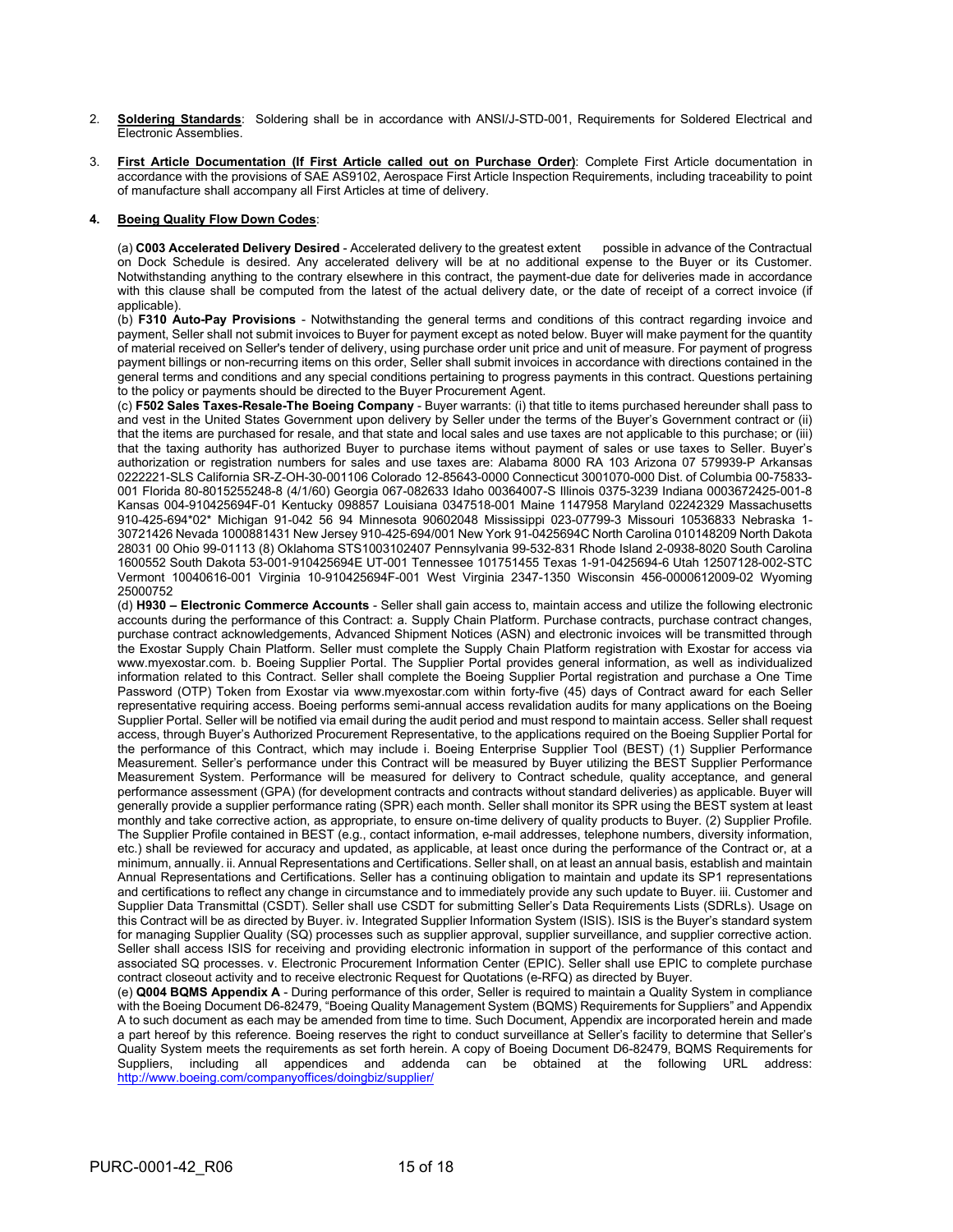(f) **Q020 Approved Process Source** - If this purchase contract is for either (1) Boeing design items and the drawing identifies military specifications or Boeing processes, or (2) supplier design items for which Boeing establishes performance requirements by specification control document/drawing or source control document/drawing and that document/drawing identifies a Boeing process specification (BAC, BMS, BSS, etc.). Then the seller must be listed as an approved processor or shall use approved processors listed in D1-4426, "Boeing Approved Processors." A list of the approved processors is available from Boeing's authorized purchasing representative or at [http://www.boeingsupplier.com/d14426/.](https://www.boeingsuppliers.com/d14426/index.html) The packing sheet or attachments accompanying each shipment must reference the name of the D1-4426 listed processor(s) who accomplished the processing and the process(es) accomplished. Boeing approval of any processor shall not relieve seller or seller's obligation and liabilities under this contract.

(g) **Q028 Engineering Dataset/Drawing Information Variable** - The design baseline listed below (drawing/part list revision levels and specification change levels) is applicable to the manufacturing and inspection of the hardware and/or software ordered on this purchase contract. This includes Boeing part numbered subassemblies drawing/parts list when applicable. Vendor will coordinate with Boeing to verify configuration of the unit prior to its shipment and/or request for final source inspection. In addition, when shipping, the sellers pack sheets and/or data packages shall identify applicable drawing(s), including each applicable parts list(s)/sheet number (s) including DCN levels, ADCNs/ADRNs, specification change levels, and the serial number (s) of items being shipped. DWL/PL, Sheet Rev, ADCN/ADRN, Specification chg. Level.

(h) **Q029 Digital Product Definition (DPD)** - Seller is required to obtain Buyer approval as a DPD-capable supplier if Seller receives, downloads, and/or uses Computer Aided Design (CAD) geometry in any format from any Boeing facility. Boeing digital datasets are reference only (not design or inspection authority) until DPD approval status is obtained. The Seller should utilize Buyer document D6-51991, Quality Assurance Standard for Digital Product Definition at Boeing Suppliers for implementation of Digital Data control processes. A copy of Buyer Document D6-51991, including all appendices and addenda can be obtained at the following URL address[:](https://www.boeingsuppliers.com/supplier/index.html) [http://www.BoeingSuppliers.com/supplier](https://www.boeingsuppliers.com/supplier/index.htm) DIGITAL PRODUCT DEFINITION (DPD) / MODEL BASED DEFINITION (MBD) Seller shall conform to Buyer's document D6-51991 "Quality Assurance Standard for Digital Product Definition at Boeing Suppliers" and obtain Buyer approval as DPDCapable if Seller receives, downloads, and/or uses Buyer's DPD geometry in any format. • If Seller receives Buyer's DPD geometry in MBD format, Seller is required to obtain Buyer's approval as MBD-capable. • If Seller provides Buyer's DPD geometry to Seller's subcontractors in any format, Seller shall impose Buyer's document D6-51991 as a requirement and is responsible for its subcontractor's conformance. • If Seller provides Buyer's DPD geometry in any format to Seller's subcontractors, Seller shall comply with all applicable export laws. A copy of Buyer's document D6-51991 and associated documents can be obtained at the following URL or are available through Buyer's Authorized Procurement Representative[. http://www.boeing.com/companyoffices/doingbiz/dpd.html](http://www.boeing.com/companyoffices/doingbiz/dpd.html) 

(i) **Q053 Buyer's Source Inspection Required** - Boeing inspection is required at Seller's facility. Evidence of such inspection shall be indicated on the shipping report accompanying each shipment. Goods ordered by this purchase order/contract are subject to Boeing inspection prior to assembly and throughout all assembly, processing, and testing operations. Boeing Quality Assurance will establish and coordinate the mandatory Boeing inspection points. Seller shall notify Boeing Quality Assurance at least five days prior to processing or manufacturing in conjunction with this purchase order/contract.

(j) **Q074 First Article Insp and Boeing First Article Insp** - Seller shall perform First Article Inspections (FAI) in accordance with AS/EN/SJAC 9102, Aerospace First Article Inspection Requirement. FAI is required for unique single run production orders not intended for on-going production, regardless of exclusion in AS9102 (section 1.3 Applicability). Buyer reserves the right to conduct surveillance of the Seller's FAI, referred to as Boeing First Article Inspection (BFAI). BFAI may include in-process inspections to be accomplished during performance of the Seller's FAI. When a BFAI is required, Seller will be notified via the Supplier Quality supplier data system. Seller shall coordinate and schedule BFAI activity with the Buyer's Supplier Quality Representative (SQR) prior to start of related procurement, manufacturing, and/or processing. In the event a BFAI of the Seller's FAI is scheduled, supplier shall make available to the Buyer's SQR the following: 1. Applicable purchase document, material/process certifications, manufacturing, and inspection records; including inspection plans developed to identify progressive inspection checkpoints for the FAI because of coordination and planning with Buyer's SQR. 2. Applicable Design Data 3. Applicable material review actions 4. Applicable acceptance and qualification test results 5. Applicable record(s) of Boeing approval for non-Boeing drawing and test procedures.

(k) **Q091 Seller/Manufacturer COC Deliverable -** Seller shall include a Certificate of Conformance (C of C) with each shipment for Goods identified on shipping document. If Seller is not manufacturer (or service provider), a manufacturer's (or service provider's) C of C shall also be included in addition to the Seller's C of C. The following shall be included on Seller's and/or Manufacturer's C of C and/or shipping document with each shipment: • Seller's name and address and reference to Buyer's contract number and line-item number. (Seller's C of C) • Manufacturer's (or service provider's) name and address. (Manufacturer's (or service provider's) C of C) • A statement attesting that Goods provided under this contract conform to all contract requirements. • Part number and dash number (as specified by Purchase Contract (PC)) for each item • Revision level / version (as specified by PC) to which the Goods were manufactured (or serviced) • Traceability information, if required, representative of each item - to include the lot trace (e.g., date, batch, heat) or the individual item trace (e.g., serial number) • When multiple item manufacturers (or service providers) and/or multiple lots are included in one shipment, Seller shall separate and identify respective manufacturer's (or service provider's) lots, and indicate each lot quantity • If goods are Buyer furnished, so indicate on C of C by part number and quantity • Additional documentation requirements defined by the item specification as applicable.

(l) **Q132 Counterfeit Elect Part Detect and Avoid Sys Requirements** - Seller shall meet the following additional requirements for electronic parts procured by or on behalf of Seller: i. Seller shall implement a counterfeit electronic parts detection and avoidance system consistent with the requirements of the latest dated version of SAE standard AS5553, as of the effective date of this contract. ii. Seller shall include the substance of this article, including this flow down requirement, in all subcontracts for electronic parts awarded by Seller for work under this Contract.

(m) **Q186 FOD Prevention Program** - Seller is required to establish and maintain a FOD prevention program in compliance with AS/EN/SJAC 9146 Foreign Object Damage (FOD) Prevention Program – Requirements for Aviation, Space, and Defense Organizations. Aerospace standards such as AS9146 can be obtained from SAE International a[t http://standards.sae.org/](http://standards.sae.org/)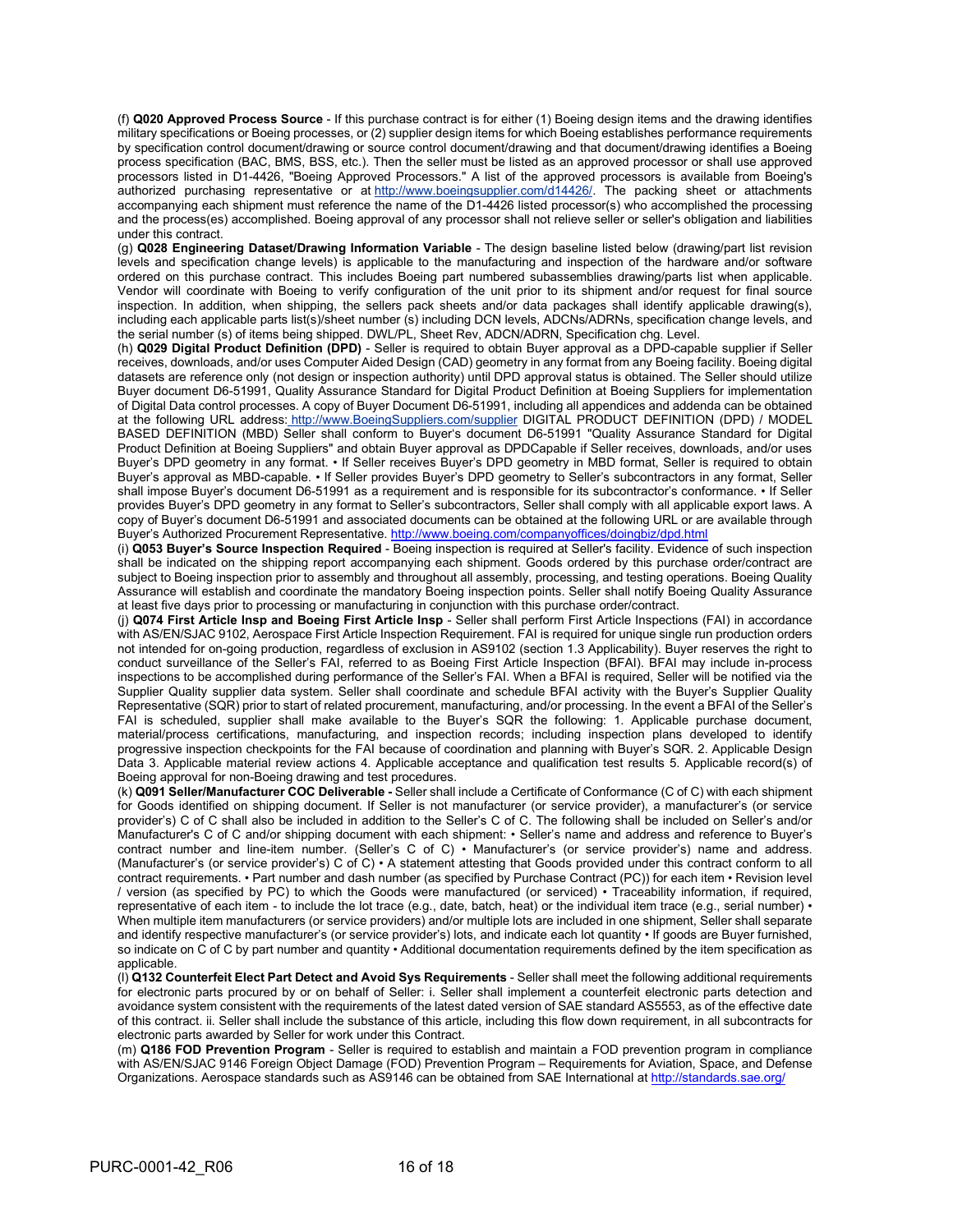(n) **Q219MM Requested Material Review Board** - Seller shall process nonconforming goods in accordance with the applicable method described below unless directed otherwise in the contract. 1. Buyer designed goods without Buyer's MRB delegation – Document and process nonconformance requiring Material Review Board (MRB) action in accordance with "Supplier Requested instructions. These instructions can be http://www.boeingsuppliers.com/supplier\_portal/bdsSiteReqs.html 2. Seller designed goods (Seller Drawing, Buyer's Source or Specification Control Drawing) – Document and process nonconformance in accordance with Seller's quality system procedures. If any Buyer's Source or Specification Control Drawing characteristic is nonconforming, it must be processed in accordance with requirement 1, above. 3. Buyer designed goods with MRB delegation – Document and process nonconformance requiring Material Review Board (MRB) action in accordance with the Buyer letter of delegation for Material Review and Seller's quality system procedures.

(o) **Q227 Retention of Records** - Seller and Seller's Subcontractors shall maintain records, documented information, that demonstrate conformance to requirements, and shall make such records available on a timely basis to Buyer, Buyer's Customers or Regulatory Agencies, upon request. Records shall remain legible, readily available, and retrievable for a Period of 10 years after the final payment of that line item unless extended record retention requirements are specified elsewhere in this contract or attachments (e.g., Flight Safety / Critical Item drawings, specifications, Customer Contract requirements). Buyer may request delivery of such records at no additional cost.

(p) **Q300 Corrective Action** - Seller shall, on request, on forms designated by Buyer, provide statements of corrective action on nonconformities or failures of Seller's goods or services. Corrective action statements, at Buyer's option, may require approval signature by Buyer and customer quality representatives. All rejected articles resubmitted by Seller to Buyer shall bear adequate identification, including reference to Buyer's rejection document.

(q) **Q301 Unconfirmed Failure Rejections** - In the event Goods delivered on this purchase contract are rejected and returned by the buyer to the seller and the seller is unable to confirm the reported failure, the seller shall provide the following to the buyer and hold shipment pending buyer disposition: 1. Purchase contract number 2. Part number 3. Serial number(s) 4. Buyer's rejection form number 5. Applicable test procedures 6. Results of special tests performed by seller 7. Seller's certification that tests procedure used to verify the failure identified by the buyer was adequate to detect those failures. Seller to provide number and revision of test procedure(s) used.

(r) **Q320 Sellers Notification of Escapement -** When a nonconformance is determined to exist or is suspected to exist on goods and/or services already provided to Buyer under Contract, Seller shall provide notice within Buyer's Supplier Quality supplier data system. Seller shall provide the NoE Submittal utilizing the Buyer's Supplier Quality supplier data system within three (3) business days of when the nonconformance was determined. If multiple programs are impacted, one NoE per program is required to be submitted. For submittals that are returned / rejected back to the Seller, the Seller shall resubmit updated information within three (3) business days. If the nonconformance affects safety of flight or is mission critical; Seller shall immediately provide the NoE Submittal and all required information within Buyer's Supplier Quality supplier data system. For more information on NoE submittals, Seller can access the NoE Module User Guide by following these directions: • Access the Boeing Supplier Portal • Under the "Categories" header at the bottom of the page, click "Quality" • On the right-hand side of the screen, near the computer icon, click on the "SQIS Supplier Website" link • From the SQIS Supplier Website, click on the "Notice of Escapement (NoE)" tab • From the NoE tab, click "User Guide"

(s) **Q927 AS9117 Requirement for Delegated Prod Release Verification** - When Seller delegates product verification, Seller shall conform to the requirements of AS9117, "Delegated Product Release Verification", as may be amended from time to time. Buyer reserves the right to conduct surveillance at Seller's facility to determine that Seller's quality system conforms to the requirements of AS9117. AS9117 defines the minimum requirements for delegation of product release to a supplier. When delegating product verification, Seller is not relieved of its obligations under this contract. Aerospace standards such as AS9117 can be obtained from SAE International at[: http://standards.sae.org/.](http://standards.sae.org/)

# **H. Counterfeit Parts Prevention**

1. **Counterfeit Parts Prevention** clause is incorporated:

- a) Counterfeit Work consists of those parts delivered under this Contract that are the lowest level of separately identifiable items (e.g., articles, components, goods, and assemblies). "Counterfeit Work" means Work that is or contains items misrepresented as having been designed and/or produced under an approved system or other acceptable method. The term also includes approved Work that has reached a design life limit or has been damaged beyond possible repair, but is altered and misrepresented as acceptable.
- b) SELLER agrees and shall ensure that Counterfeit Work is not delivered to INTERCONNECT.
- c) SELLER shall only purchase products to be delivered or incorporated as Work to INTERCONNECT directly from the Original Component Manufacturer (OCM)/Original Equipment Manufacturer (OEM), or through an OCM/OEM authorized distributor chain. Work shall not be acquired from independent distributors or brokers unless approved in advance in writing by INTERCONNECT.
- d) SELLER shall immediately notify INTERCONNECT with the pertinent facts if SELLER becomes aware or suspects that it has furnished Counterfeit Work. When requested by INTERCONNECT, SELLER shall provide OCM/OEM documentation that authenticates traceability of the affected items to the applicable OCM/OEM.
- e) In the event that Work delivered under this Contract constitutes or includes Counterfeit Work, SELLER shall, at its expense, promptly replace such Counterfeit Work with genuine Work conforming to the requirements of this Contract. Notwithstanding any other provision in this Contract, SELLER shall be liable for all costs relating to the removal and replacement of Counterfeit Work, including without limitation INTERCONNECT's costs of removing Counterfeit Work, of reinserting replacement Work and of any testing necessitated by the reinstallation of Work after Counterfeit Work has been exchanged. The remedies contained in this paragraph are in addition to any remedies INTERCONNECT may have at law, equity or under other provisions of this Contract.